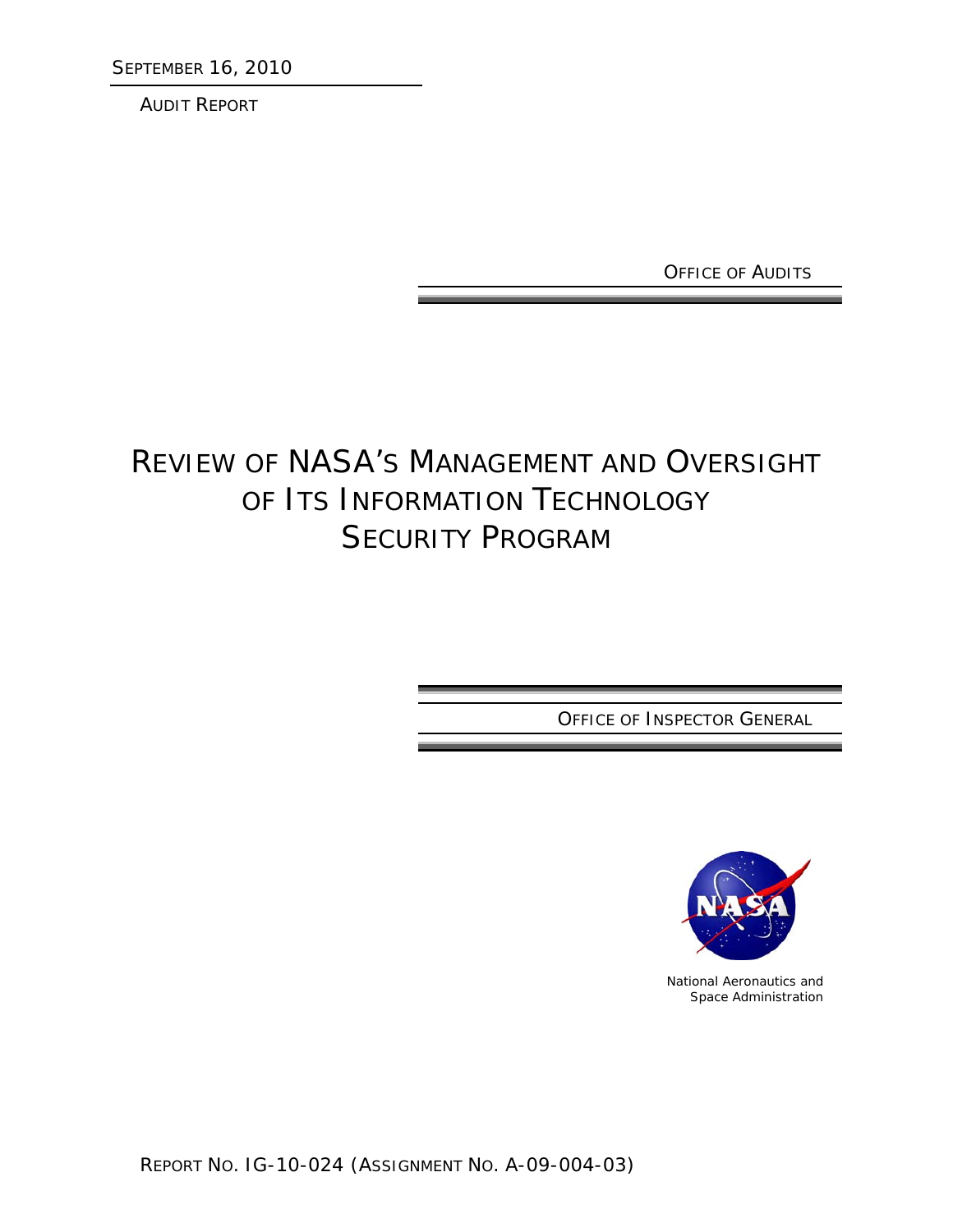Final report released by:

LKMA

Paul K. Martin Inspector General

## Acronyms

| <b>FISMA</b>    | Federal Information Security Management Act    |
|-----------------|------------------------------------------------|
| IT              | <b>Information Technology</b>                  |
| <b>IV&amp;V</b> | Independent Verification and Validation        |
| <b>NASA</b>     | National Aeronautics and Space Administration  |
| <b>NIST</b>     | National Institute of Standards and Technology |
| <b>OCIO</b>     | Office of the Chief Information Officer        |
| <b>OIG</b>      | Office of Inspector General                    |
| <b>OMB</b>      | Office of Management and Budget                |
| POA&M           | Plan of Action and Milestones                  |
| <b>RMS</b>      | <b>Risk Management System</b>                  |
| <b>SP</b>       | <b>Special Publication</b>                     |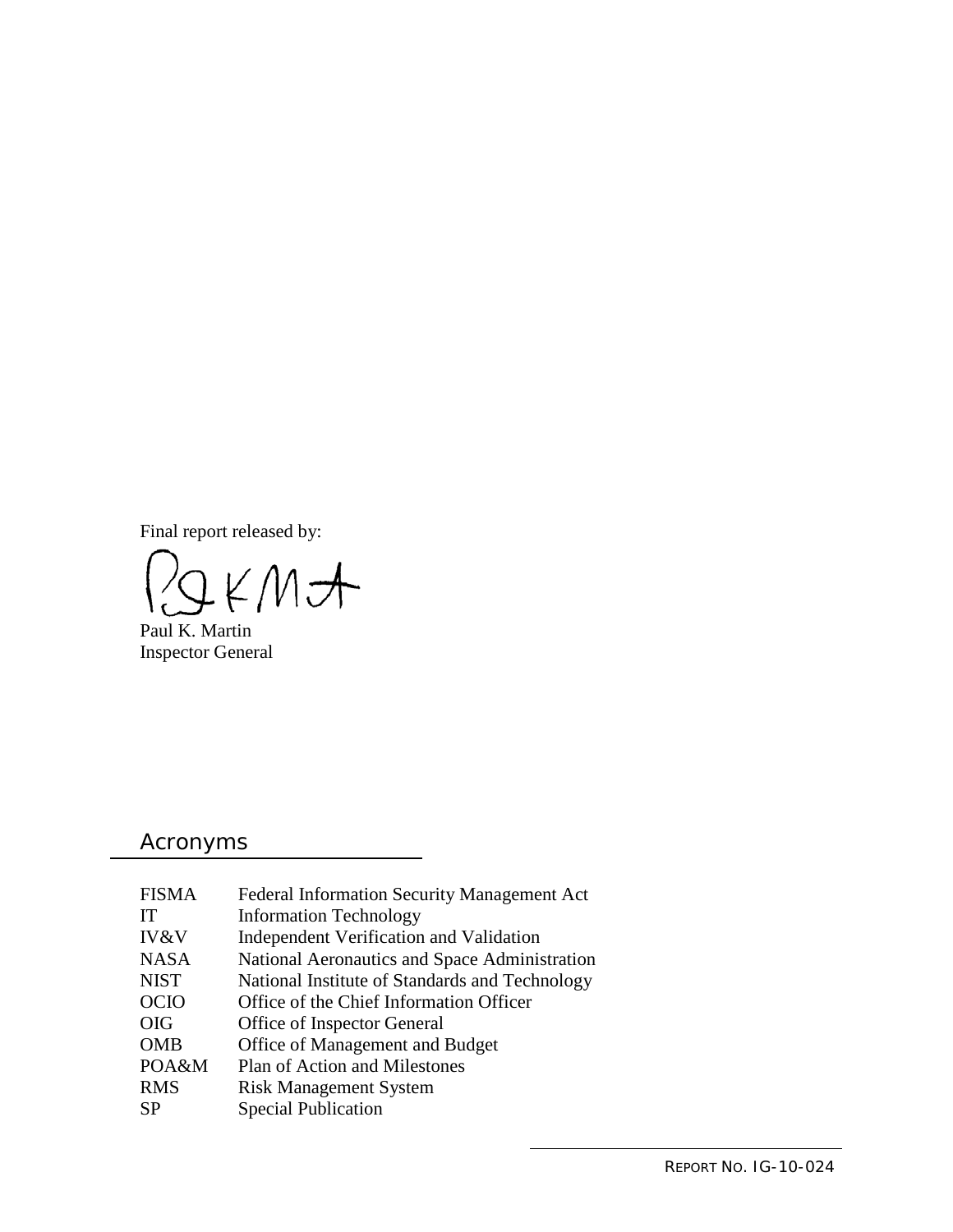#### **OVERVIEW**

# REVIEW OF NASA'S MANAGEMENT AND OVERSIGHT OF ITS INFORMATION TECHNOLOGY SECURITY PROGRAM

The Issue

As part of our annual audit of NASA's compliance with the Federal Information Security Management Act (FISMA) for fiscal year (FY) 2009, the Office of Inspector General (OIG) reviewed a representative sample of 29 moderate- and high-impact<sup>[1](#page-2-0)</sup> Agency and external (contractor) information technology (IT) systems from the NASA Centers, Headquarters, and the NASA Shared Services Center. Following the issuance of our FISMA summary report,<sup>[2](#page-2-1)</sup> we issued a series of reports containing detailed findings and recommendations related to specific deficiencies identified in our audit.<sup>[3](#page-2-2)</sup> This report, the third in the series, focuses on whether NASA's IT security program met annual IT security controls and contingency plan testing requirements, ensured that external IT systems were certified and accredited, and implemented an effective Agency-wide process for managing IT corrective actions to mitigate known IT security weaknesses. Details of the audit's scope and methodology are in Appendix A.

Results

We found that NASA's IT security program had not fully implemented key FISMA requirements needed to adequately secure Agency information systems and data. For example, we found that only 24 percent (7 of 29) of the systems we reviewed met FISMA requirements for annual security controls testing and only 52 percent (15 of 29) met FISMA requirements for annual contingency plan testing. In addition, only 40 percent

<span id="page-2-0"></span><sup>&</sup>lt;sup>1</sup> NPR 2810.1A, "Security of Information Technology," Chapter7, defines moderate impact as "loss of confidentiality, integrity, or availability could be expected to have a serious adverse effect on NASA operations, organizational assets, or individuals." High impact is defined as "loss of confidentiality, integrity, or availability could be expected to have a severe or catastrophic adverse effect on NASA operations, organizational assets, or individuals."

<span id="page-2-1"></span><sup>&</sup>lt;sup>2</sup> NASA OIG. "Federal Information Security Management Act: Fiscal Year 2009 Report from the Office of Inspector General" (IG-10-001, November 10, 2009).

<span id="page-2-2"></span><sup>&</sup>lt;sup>3</sup> NASA OIG. "Review of the Information Technology Security of the Internet Protocol Operational Network (IONet)" (IG-10-013, May 13, 2010); and NASA OIG. "Audit of NASA's Efforts to Continuously Monitor Critical Information Technology Security Controls" (IG-10-019, September 14, 2010).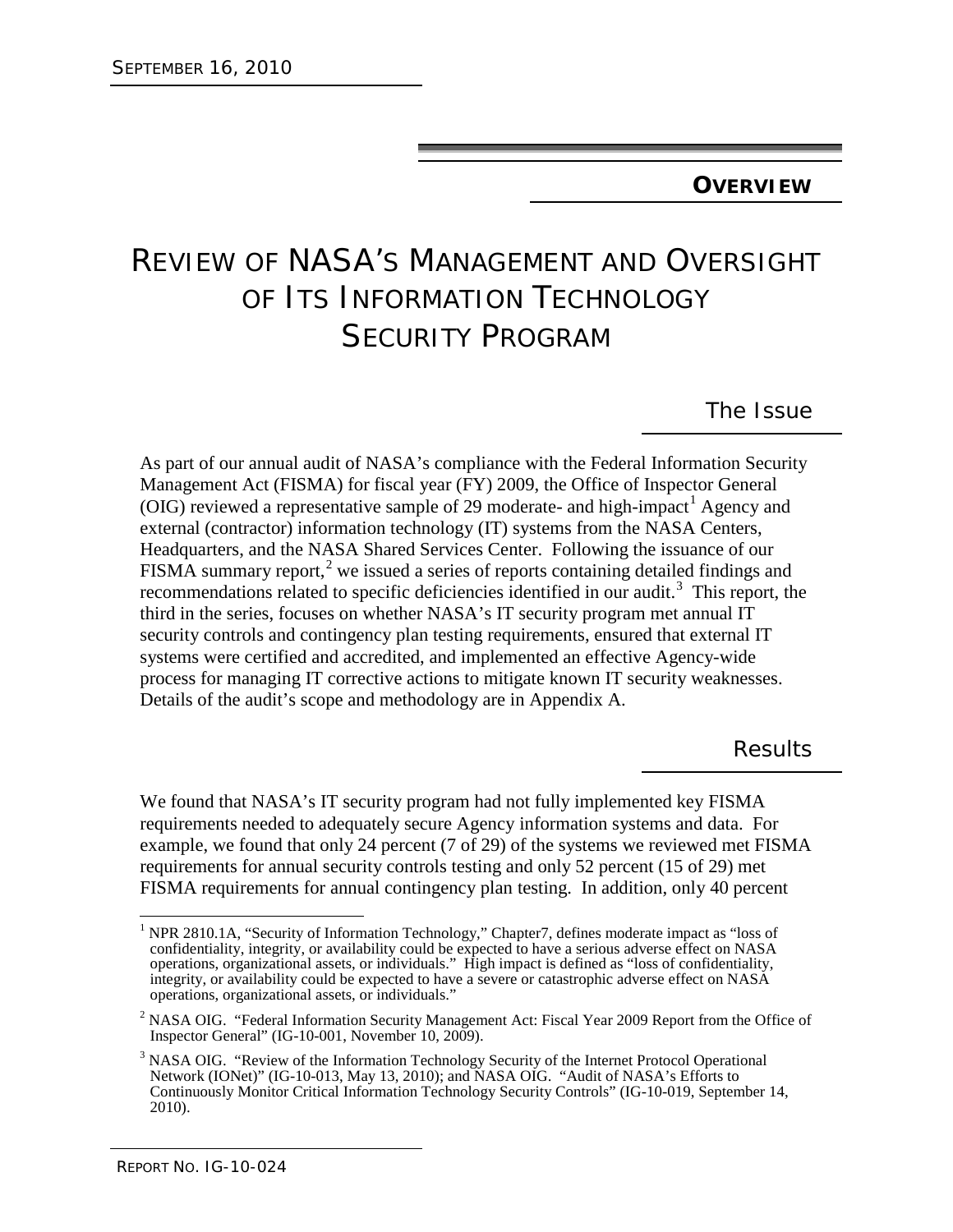(2 of 5) of the external systems we reviewed were certified and accredited. These deficiencies occurred because NASA did not have an independent verification and validation function for its IT security program.

We also found that NASA's Office of Chief Information Officer (OCIO) had not effectively managed corrective action plans used to prioritize the mitigation of IT security weaknesses. This occurred because OCIO did not have a formal policy for managing the plans and did not follow recognized best practices when it purchased an information system that it hoped would facilitate Agency-wide management of IT corrective action plans. However, after spending more than \$3 million on the system since October 2005, implementation of the software failed. The Agency is currently expending funds to acquire a replacement system.

Specifically, we found that the information system was significantly underutilized and therefore was not an effective tool for managing corrective action plans across NASA. For example, the system contained corrective actions plans for only 2 percent (7 of 289) of the 29 systems we sampled. In our judgment, the system was underutilized because OCIO did not fully document detailed system requirements prior to selecting the system and did not have users validate requirements via acceptance testing prior to implementing it. Because the information system contained minimal data and the manual process the Agency relied on was not consistently followed, OCIO's management of corrective actions plans was ineffective and did not ensure that significant IT security weaknesses were corrected in a timely manner.

Until NASA takes steps to fully meet FISMA requirements and to improve its system acquisition practices, NASA's IT security program will not be fully effective in protecting critical Agency information systems. Moreover, until such improvements are made OCIO will not be in a position to effectively allocate resources to correct IT security weaknesses.

#### Management Action

To strengthen NASA's IT security program and to ensure that OCIO can effectively manage and correct IT security weaknesses, we recommended that the NASA Chief Information Officer:

- 1. establish an independent verification and validation function to ensure that all FISMA and Agency IT security requirements are met;
- 2. develop a written policy for managing IT security corrective action plans; and
- 3. adopt industry system acquisition best practices, including documenting detailed requirements prior to system selection and conducting user acceptance testing before system implementation.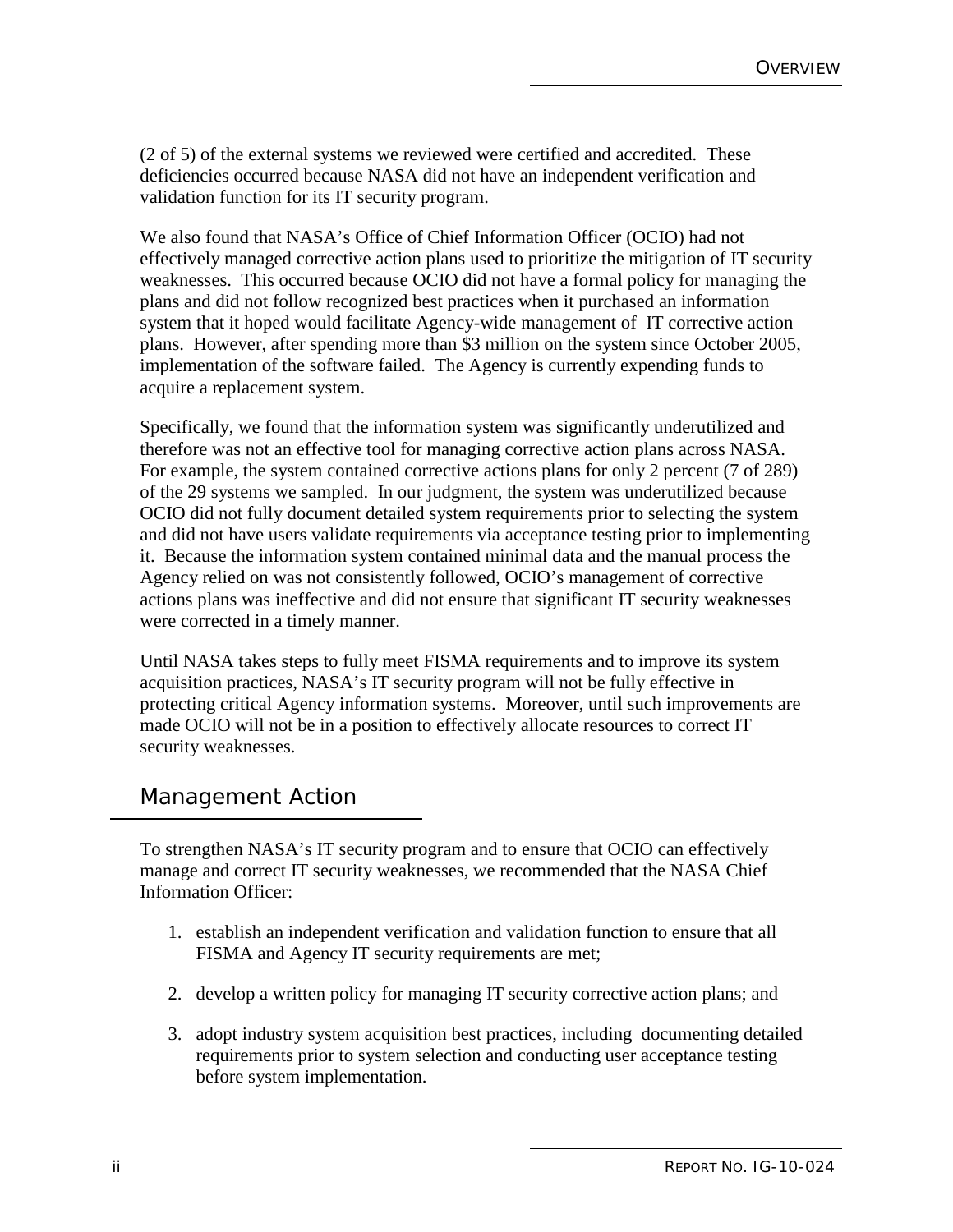In response to our August 17, 2010, draft of this report, the Chief Information Officer concurred with our recommendations and stated that NASA will:

- 1. update policy to require independent assessments of IT system security controls to strengthen the verification and validation function by September 30, 2011;
- 2. develop a policy for managing IT security corrective action plans by May 16, 2011; and
- 3. develop a policy requiring detailed system requirements be documented prior to system selection by May 16, 2011, and better enforce existing policy requiring user acceptance testing prior to system implementation.

Management's comments are provided in Appendix B.

In general, we consider the Chief Information Officer's proposed actions to be responsive to our recommendations. However, we were concerned that her response to Recommendation 1 appears to shift responsibility for verification and validation of the Agency's IT security practices from her office to third parties such as NASA OIG and the Government Accountability Office. While these entities perform an important oversight role, the primary responsibility for establishing effective verification and validation practices for the Agency's IT security program must reside with OCIO. Nevertheless, we will consider the recommendations resolved and will close each upon verification that management has completed the corrective actions.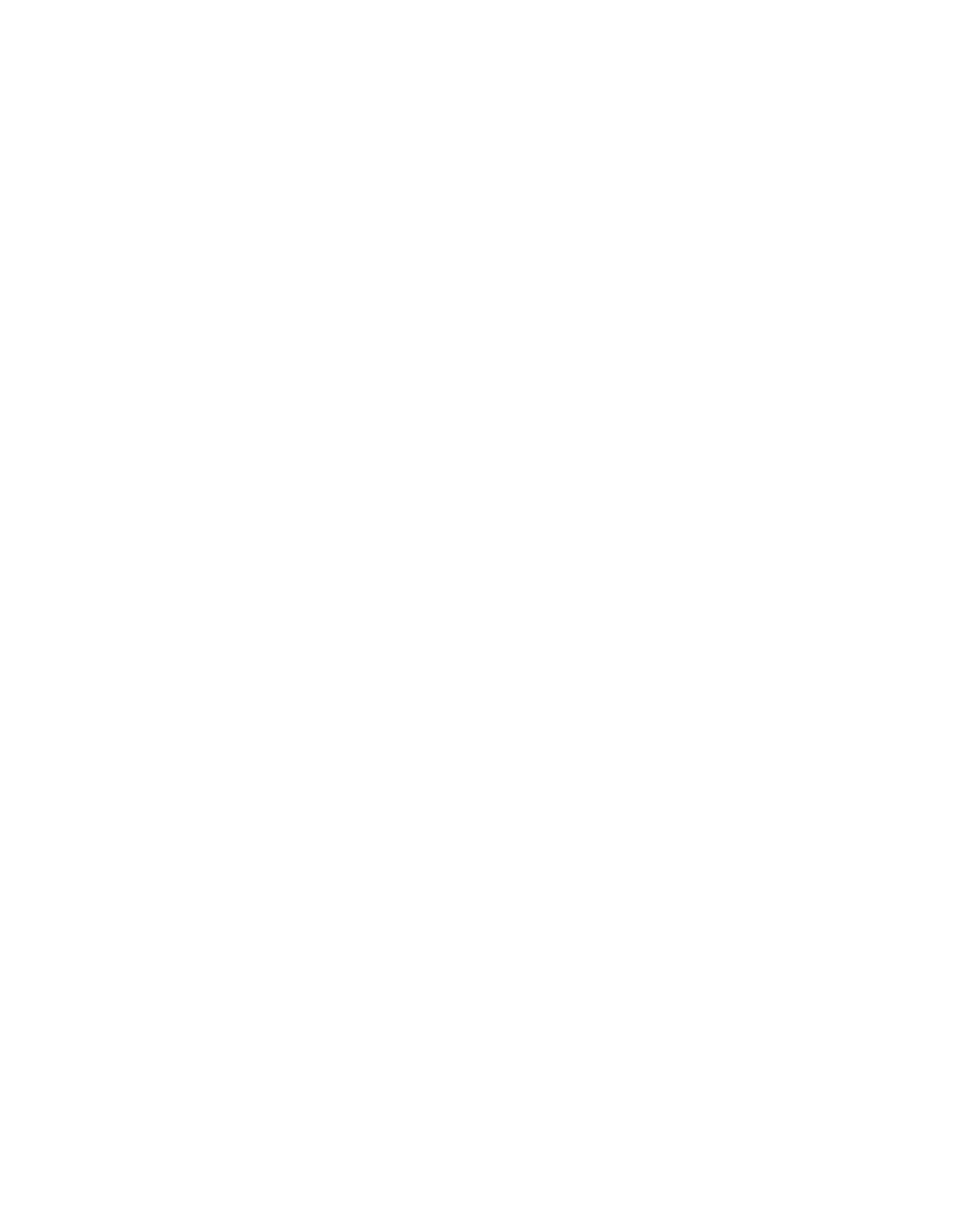## **CONTENTS**

| INTRODUCTION                                          |    |
|-------------------------------------------------------|----|
|                                                       |    |
|                                                       | 3  |
| <b>RESULTS</b>                                        |    |
|                                                       |    |
| Agency-wide Management of IT Corrective Actions Plans | 8  |
| <b>APPENDIX A</b>                                     |    |
|                                                       |    |
|                                                       | 12 |
|                                                       | 13 |
| <b>APPENDIX B</b>                                     |    |
|                                                       | 14 |
| <b>APPENDIX C</b>                                     |    |
|                                                       |    |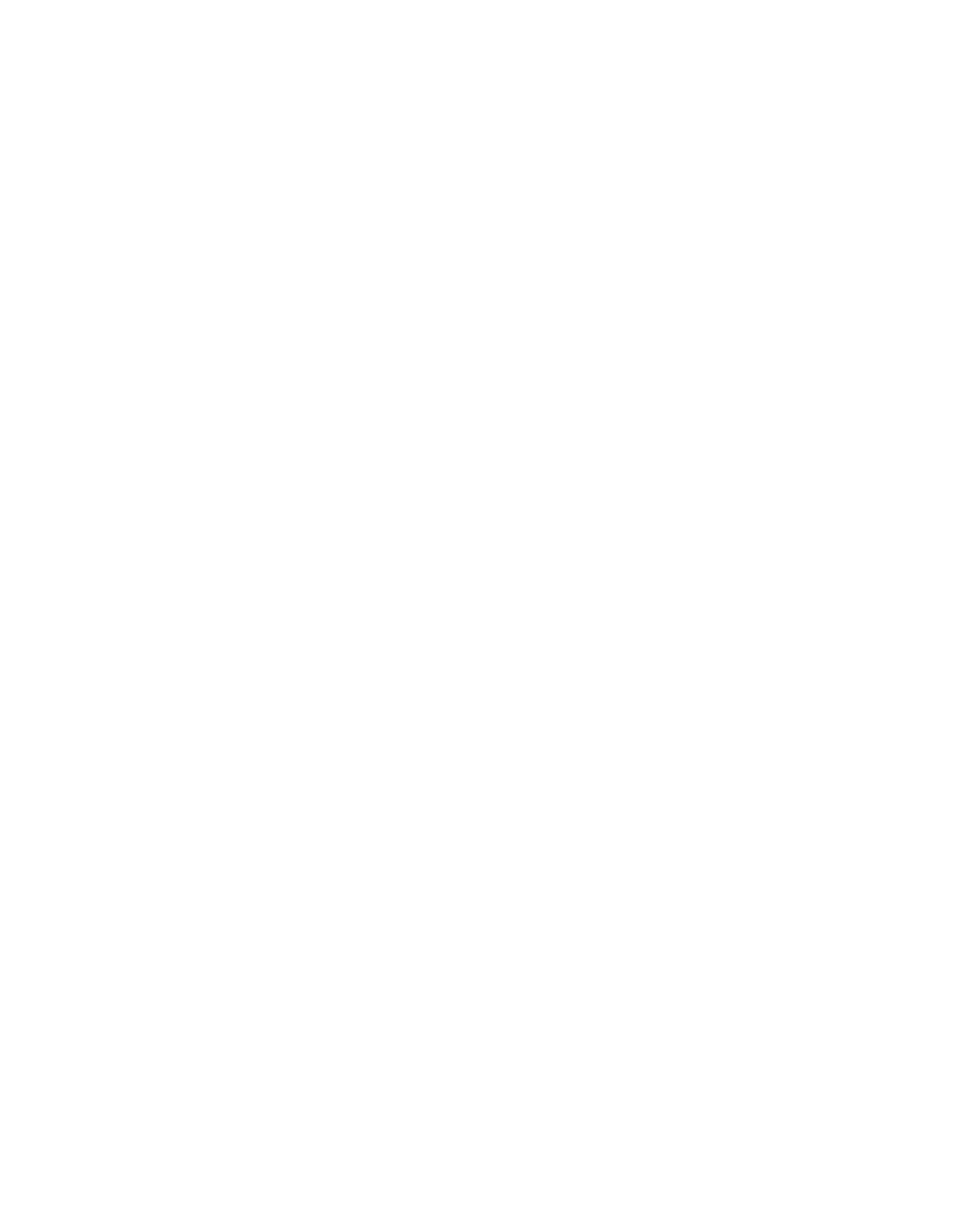### **INTRODUCTION**

#### **Background**

The Federal Information Security Management Act (FISMA) sets forth specific information security requirements Federal agencies must adhere to, including requirements relating to system security controls assessments, system contingency plans tests, and system certification and accreditation.

FISMA also assigns specific IT responsibilities to senior agency officials and agency inspectors general. For example, NASA's Chief Information Officer is responsible for developing and overseeing Agency-wide, risk-based, cost-effective policies and procedures for addressing information security. NASA's Deputy Chief Information Officer for Information Technology (IT) Security is responsible for implementing an Agency-wide security program that is consistent with FISMA and Agency policies and procedures. NASA's Office of Inspector General (OIG) is responsible for performing an annual independent evaluation of the information security practices of the Agency in accordance with reporting instructions issued by the Office of Management and Budget (OMB).

Our independent evaluation for fiscal year (FY) 2009 focused on the following 10 review areas required by OMB:

- System Inventory
- Certification and Accreditation, Security Controls Testing, and Contingency Plan Testing
- Agency Oversight of Contractor Systems and Quality of Agency System Inventory
- Agency Plan of Action and Milestones (POA&M) Process
- The Certification and Accreditation Process
- Agency Privacy Program and Privacy Impact Assessment (PIA) Process
- Configuration Management
- Incident Reporting
- Security Awareness Training
- Peer-to-Peer File Sharing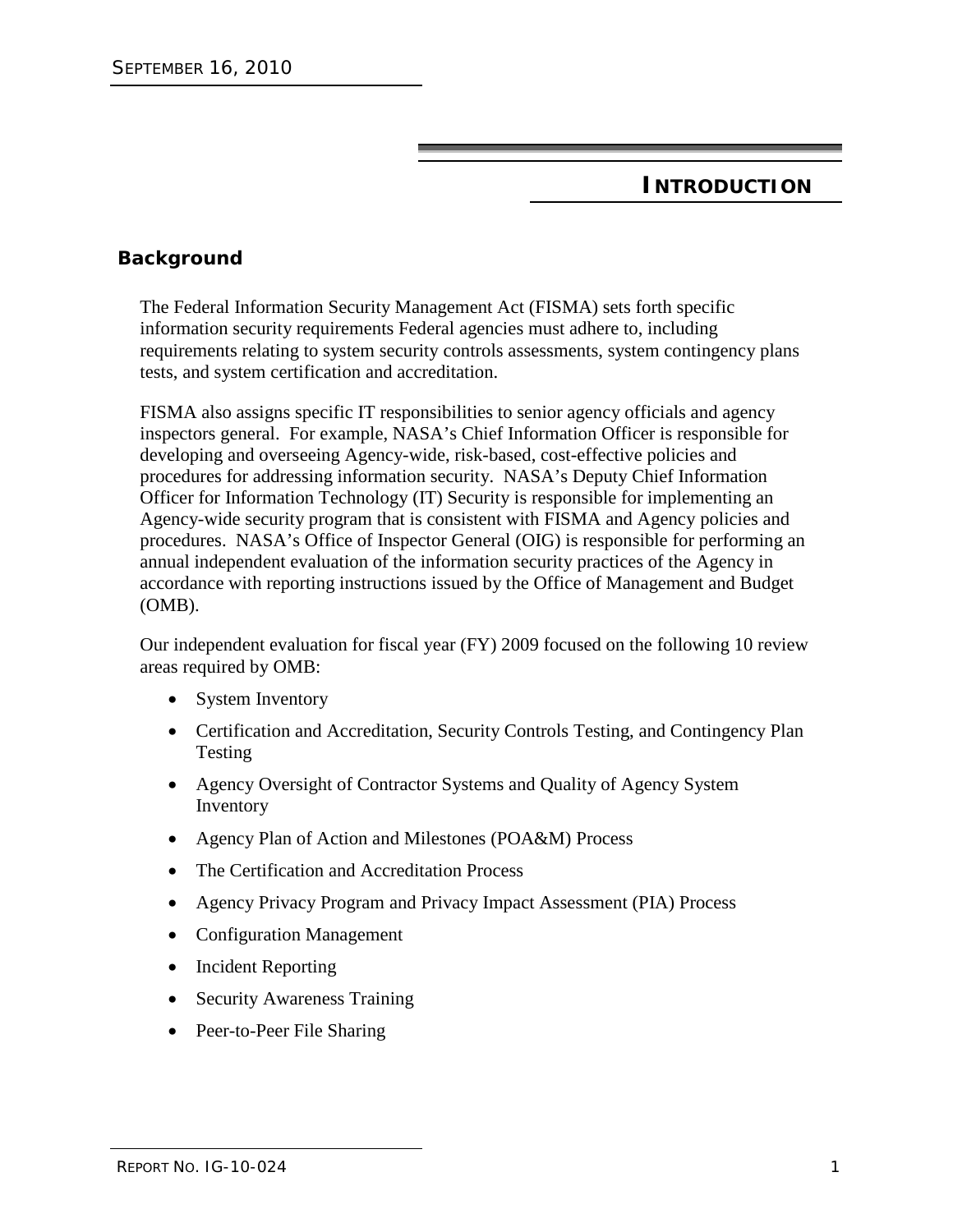In our FY 2009 FISMA report,<sup>[4](#page-9-0)</sup> we identified deficiencies in NASA's IT security program related to security controls testing, contingency plan testing, and certification and accreditation of contractor-owned (external) systems. We also found deficiencies in the Agency's process for managing corrective actions intended to remedy known IT security deficiencies.

Security controls are the management, operational, and technical safeguards that help ensure the confidentiality, integrity, and availability of an IT system and its data. If NASA's security controls do not function as intended, the Agency could experience a system breach resulting in the loss of sensitive information or an adverse effect on Agency operations. For example, in January 2009 a system breach caused by an improperly implemented security control resulted in the theft of a large quantity (22 gigabytes) of sensitive data related to Space Exploration programs. Security controls testing evaluates the effectiveness of an agency's controls by determining whether they are implemented correctly, operating as intended, and producing the desired result of protecting the system and its data.

Computer systems are vulnerable to a variety of disruptions such as power outages, hardware failures, or equipment destruction resulting from fire or other catastrophic events. System contingency plans define the resources needed and processes to be followed in order to effectively and efficiently recover a system following a disruption.<sup>[5](#page-9-1)</sup> If a system disruption occurs and the contingency plan is not effective, NASA could be unable to perform critical business operations. Contingency plan testing helps mitigate the risk to NASA operations by providing assurance that systems will be recoverable and normal operations can be restored following a disruption.

System certification and accreditation (C&A) is a formal risk evaluation and acceptance process that FISMA requires be performed before a system is authorized to store and process agency data.<sup>[6](#page-9-2)</sup> Because external (contractor) systems store and process NASA data, they are required to comply with the C&A process. NASA's responsibility in the external system C&A process is to ensure that system owners (contractors) have certified

<span id="page-9-0"></span><sup>&</sup>lt;sup>4</sup> NASA OIG. "Federal Information Security Management Act: Fiscal Year 2009 Report from the Office of Inspector General" (IG-10-001, November 10, 2009).

<span id="page-9-1"></span><sup>&</sup>lt;sup>5</sup> Contingency Plan: Management policy and procedures designed to maintain or restore business operations, including computer operations, possibly at an alternate location, in the event of emergencies, system failures, or disaster. Contingency plans assist managers to ensure that data owners continue to process (with or without computers) mission-critical applications in the event that computer support is  $\frac{1}{2}$  interrupted. (NPR 2810.1A, Glossary [page 119 of 149])

<span id="page-9-2"></span><sup>&</sup>lt;sup>6</sup> Certification: The comprehensive assessment of the technical and non-technical security features and other safeguards of an IT [information technology] system and establishes the extent to which a particular design and implementation meets documented security requirements. (NPR 2810.1A, Section 14.2). Accreditation: The formal declaration by a senior Agency official that an IT system is compliant with established security requirements and is approved to operate using a prescribed set of safeguards. This decision should be based on the residual risks identified during the risk mitigation process. By accrediting an information system, the authorizing official accepts responsibility for the security of the system and is fully accountable for any adverse impacts to the agency if a breach of security occurs. (NPR 2810.1A, Section 14.4)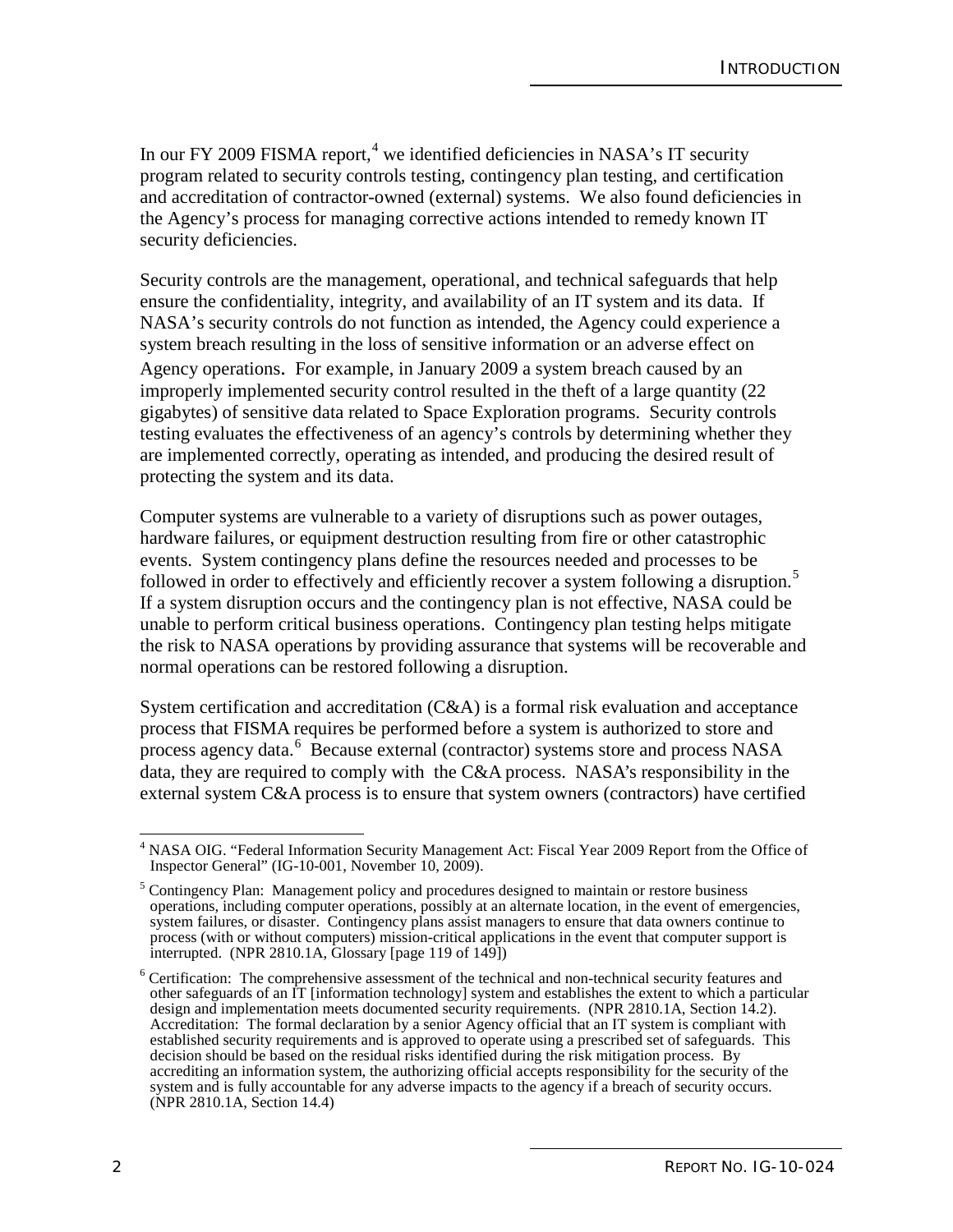and accredited systems. External systems that have not been properly certified and accredited could expose NASA data and the related programs to an unacceptable level of risk.

When IT security deficiencies are identified, Agency employees create corrective action plans documenting the planned remediation process. These plans assist NASA in identifying, assessing, prioritizing, and monitoring the progress of efforts to correct IT security weaknesses found in Agency systems and programs. The plans are also used to close security performance gaps, assist OIG staff in their evaluations of Agency security performance, and assist OMB with oversight responsibilities.

#### **Objectives**

We evaluated whether the Agency's IT security and privacy management programs met performance standards set forth in OMB's FY 2009 FISMA and Privacy Act reporting instructions. [7](#page-10-0) We found deficiencies in NASA's IT security program in the following three areas:

- annual assessment of system security controls and testing of contingency plans;
- certification and accreditation of external IT systems; and
- management of corrective actions plans for IT security weaknesses.

We also reviewed internal controls as appropriate. Details of the audit's scope and methodology are in Appendix A.

<span id="page-10-0"></span> <sup>7</sup> OMB. "FY 2009 Reporting Instructions for the Federal Information Security Management Act and Agency Privacy Management" (M-09-29, August 20, 2009).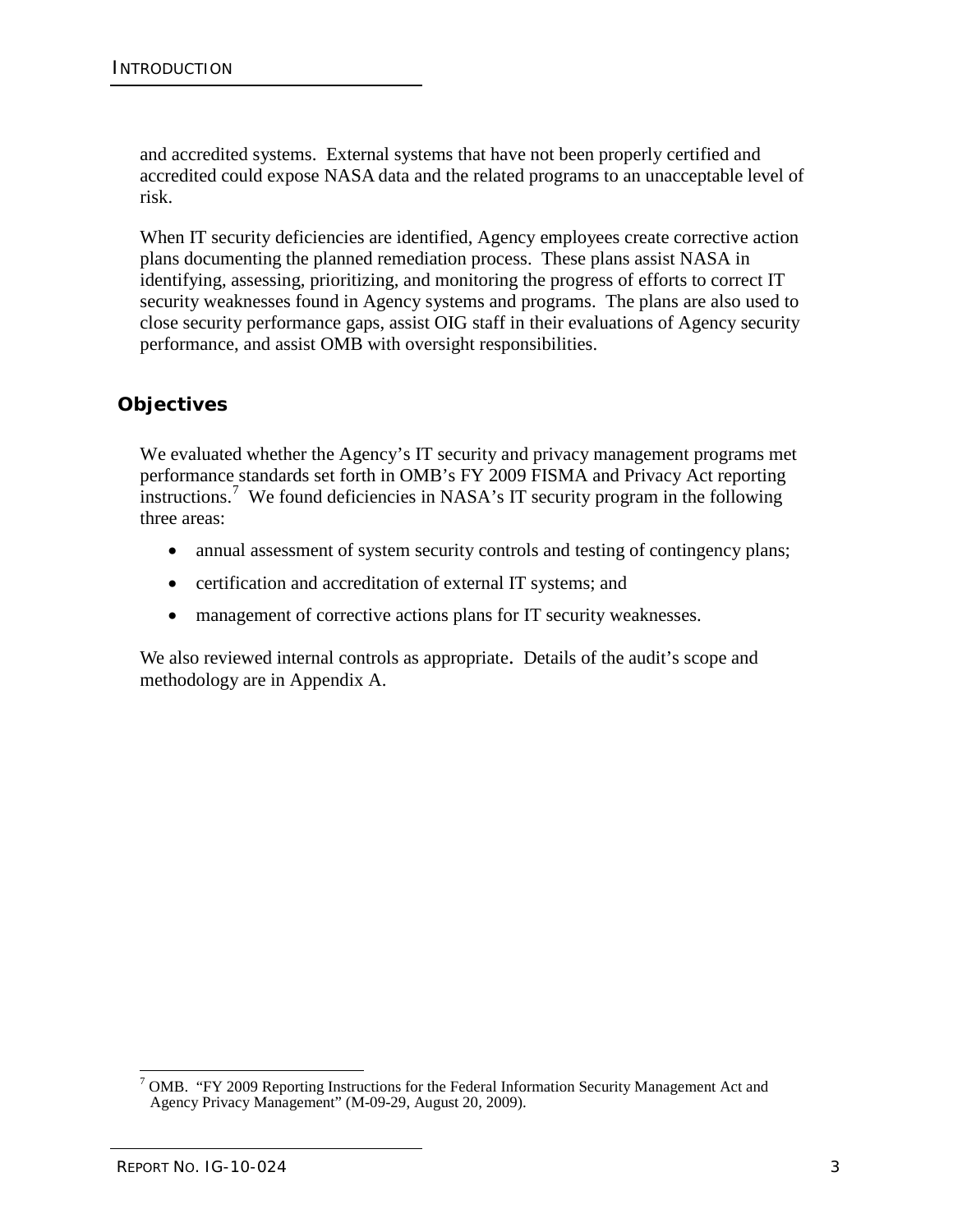### **NASA DID NOT FULLY SATISFY FISMA REQUIREMENTS**

NASA did not fully satisfy FISMA requirements related to security control assessments, contingency plan testing and certification, and accreditation of external systems. Specifically, we reviewed 29 moderate- and high-impact Agency and external systems from all NASA Centers, Headquarters, and the NASA Shared Services Center and found that only

- 24 percent (7 of 29) of NASA's systems met annual security controls assessment requirements,
- 52 percent (15 of 29) of NASA's systems met annual contingency plan testing requirements, and
- 40 percent (2 of 5) of external contractor systems were certified and accredited.

NASA did not identify these deficiencies because the OCIO had not implemented an independent verification and validation function to ensure the effectiveness of the Agency's IT security program. As a result, NASA could not ensure that: (1) its security controls adequately safeguard Agency systems and data; (2) systems could be effectively recovered and normal operations restored following a disruption; and (3) risks had been adequately mitigated in external systems that store and process Agency data.

#### **NASA's IT Security Program Did Not Meet Key FISMA Performance Standards**

We reviewed 29 moderate- and high- impact systems (24 internal and 5 external) for compliance with OMB and National Institute of Standards and Technology (NIST) requirements for the following performance measures:

- a current C&A package;
- security controls that had been assessed within the past year; and
- a contingency plan that had been tested within the past year.

**Security Control Assessments Lacked Sufficient Supporting Evidence and Were Not Tailored to System Impact Level.** NIST guidance provides detailed instructions for conducting effective security control assessments.<sup>[8](#page-11-0)</sup> These instructions state that control

<span id="page-11-0"></span><sup>&</sup>lt;sup>8</sup> National Institute for Standards and Technology. "Guide for Assessing the Security Controls in Federal Information Systems" (Special Publication 800-53A, December 2007).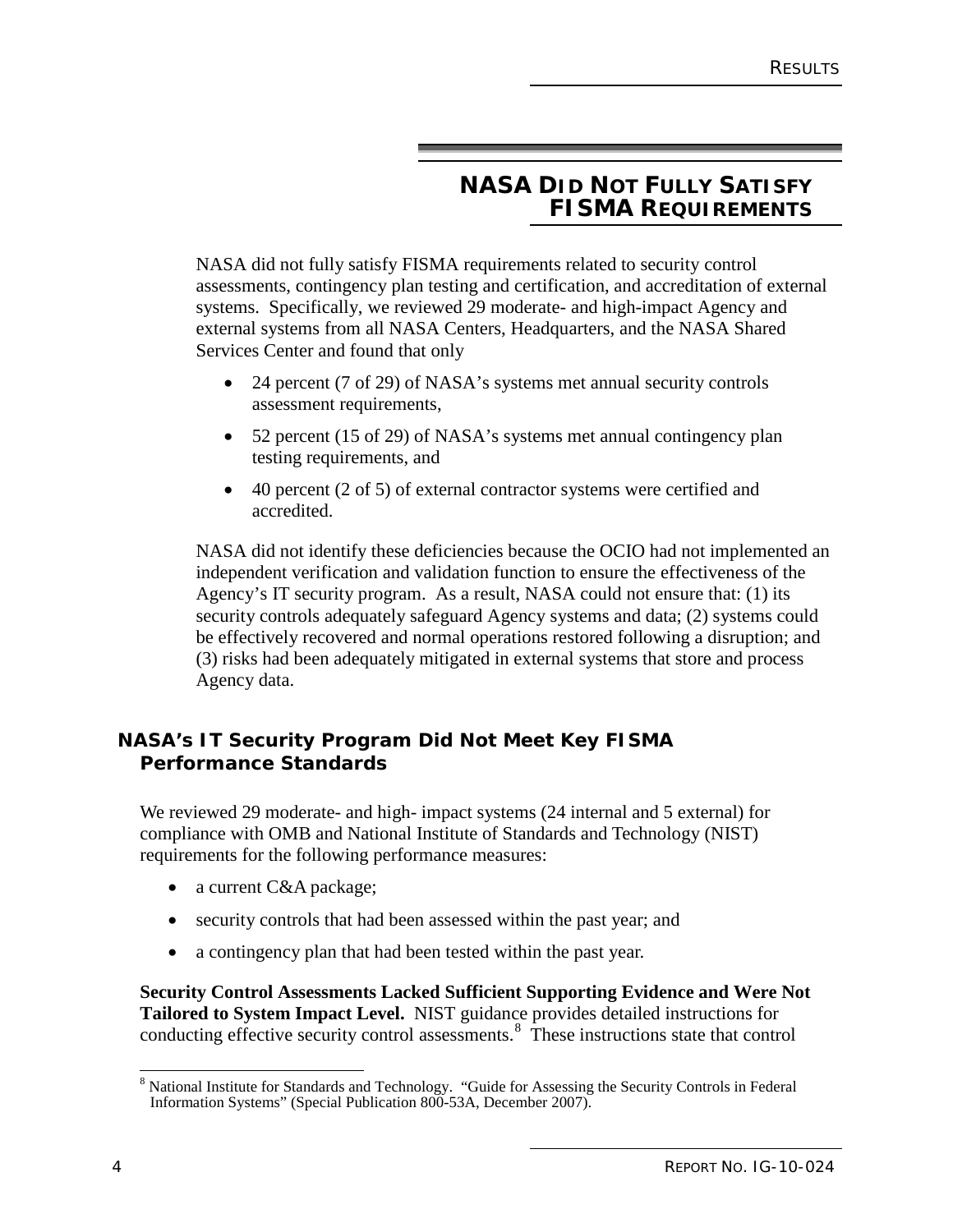assessments involve: (1) examining documents and observing activities; (2) interviewing personnel; and (3) testing controls and recording the results. Examining documents and conducting interviews helps security control assessors understand the information system While testing controls measures the effectiveness of security controls. For example, if a control fails during testing the Agency has identified a security weakness (i.e., an ineffective control) and is on notice that changes to the design or implementation of the control is required. NIST guidance also requires that security control assessments be tailored to the system's impact level. Specifically, moderate- and high-impact systems require more controls testing than low-impact systems.

We found that only 24 percent (7 of 29) of the system security control assessments we reviewed contained information sufficient for us to conclude that security controls in these moderate- and high-impact systems had been assessed within the past year in accordance with FISMA. The security control assessments we reviewed typically consisted of lists of security controls and a statement indicating that the control had been "tested" or "implemented." However, other required information, such as the method used to perform the control assessment and the results of the tests, was often not provided. Without such information, the system owner and authorizing official cannot make informed decisions about whether security risks have been sufficiently mitigated. Moderate- and high-impact systems operating with ineffective security controls are susceptible to compromise, which could have serious effects on Agency operations, assets, or personnel.

We also found that seven of the security control assessments we reviewed had not been tailored to the system's impact level. For example, the assessment report for one highimpact system showed that only 3 of the selected 55 security controls had been assessed through actual control testing as opposed to reviewing documents or conducting interviews. However, NIST guidelines require extensive controls testing for high-impact systems. In our judgment, NASA's testing 3 of 55 controls did not comport with this guidance and was not adequate to determine whether risks to the system had been adequately mitigated.

**Contingency Plan Tests Did Not Include Required Test Elements.** We found that only 52 percent (15 of 29) of the system contingency plan tests we reviewed contained documentation sufficient for us to conclude that contingency plans for these moderateand high-impact systems had been tested within the past year in accordance with FISMA. As discussed above, contingency plan testing is essential for identifying deficiencies and evaluating whether systems can be recovered to allow for normal operations following a disruption.

NIST guidance provides that annual contingency plan tests include: (1) system recovery on an alternate platform from backup media; (2) coordination among recovery teams;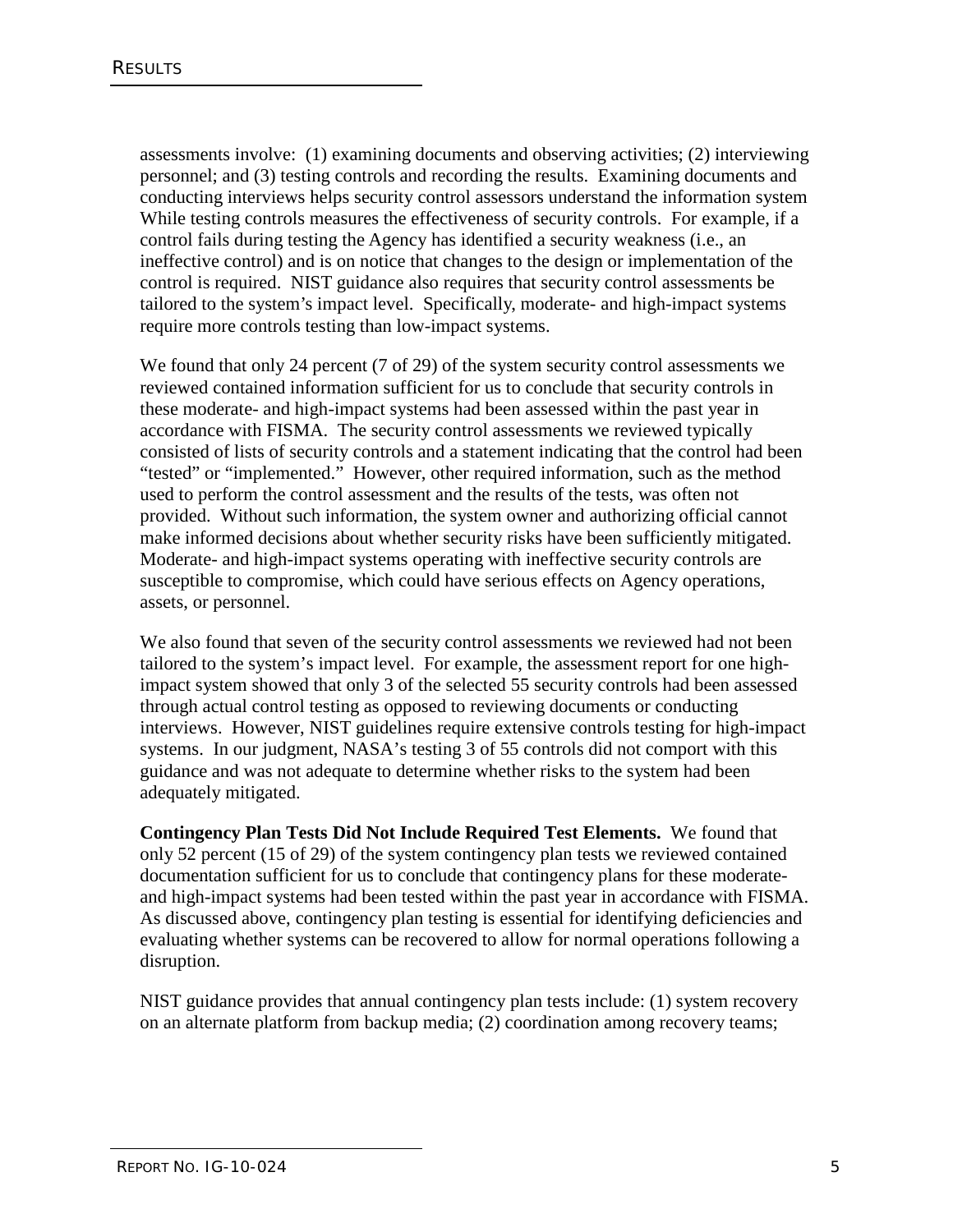(3) internal and external connectivity; (4) system performance using alternate equipment; (5) restoration of normal operations; and (6) notification procedures.[9](#page-13-0)

For the systems that lacked sufficient documentation of contingency plan testing, we found that the documentation either did not show evidence that any of the six NISTrequired elements were tested or, in the case of high-impact systems, did not demonstrate that systems could be recovered and normal operations restored. Operating moderateand high-risk systems without effective contingency plans increases the risk that the systems will not be recoverable and that normal operations might not be restored following a disruption. Such an outcome could have a serious adverse effect on Agency assets, operations, and personnel.

**External Systems Were Not Certified and Accredited.** Although all 24 Agency systems we reviewed were certified and accredited, we found that only 40 percent (2 of 5) of the external (contractor) IT systems we reviewed met C&A requirements. The other three systems were operating without evidence that two key requirements of the C&A process – the annual security controls assessment and contingency plan test – had been met. Because the security categorization of each external system reviewed was either moderate or high, a system breach could have a serious adverse effect on the Agency operations these systems support.

The C&A process is an important risk management practice and an integral part of an agency's information security program. By certifying and accrediting an IT system, management accepts responsibility for the security of the system and is fully accountable for any adverse impacts to the Agency if a breach of security occurs. FISMA requires that external systems be certified and accredited before they are placed into operation and allowed to store and process a Federal agency's data. In addition, NASA's standard operating procedure related to IT Security<sup>[10](#page-13-1)</sup> states that external systems must follow a C&A process that meets all FISMA standards. Although ensuring C&A is done is the responsibility of the external system owner, NASA is responsible for ensuring that external system owners conduct the C&A in accordance with FISMA. However, we found little evidence to show that NASA had performed required contractor oversight or that contractor management had formally authorized the systems for operation. External systems operating without meeting C&A requirements could expose NASA data and related programs to an unacceptable level of risk, the results of which could be the loss of critical data or NASA being unable to perform mission-critical operations.

OCIO Needs an Independent Verification and Validation Function for the Agency's IT Security Program. The deficiencies we identified in the Agency's IT security program resulted from a lack of effective oversight by the OCIO. Because the OCIO had not implemented an independent verification and validation  $(IV&V)$  function for the

<span id="page-13-0"></span> <sup>9</sup> NIST. "Contingency Planning Guide for Information Technology Systems" (Special Publication 800-34, June 2002).

<span id="page-13-1"></span><sup>&</sup>lt;sup>10</sup> NASA. Standard Operating Procedure "External System Identification and IT Security Requirements" (ITS-SOP-0033, July 19, 2007).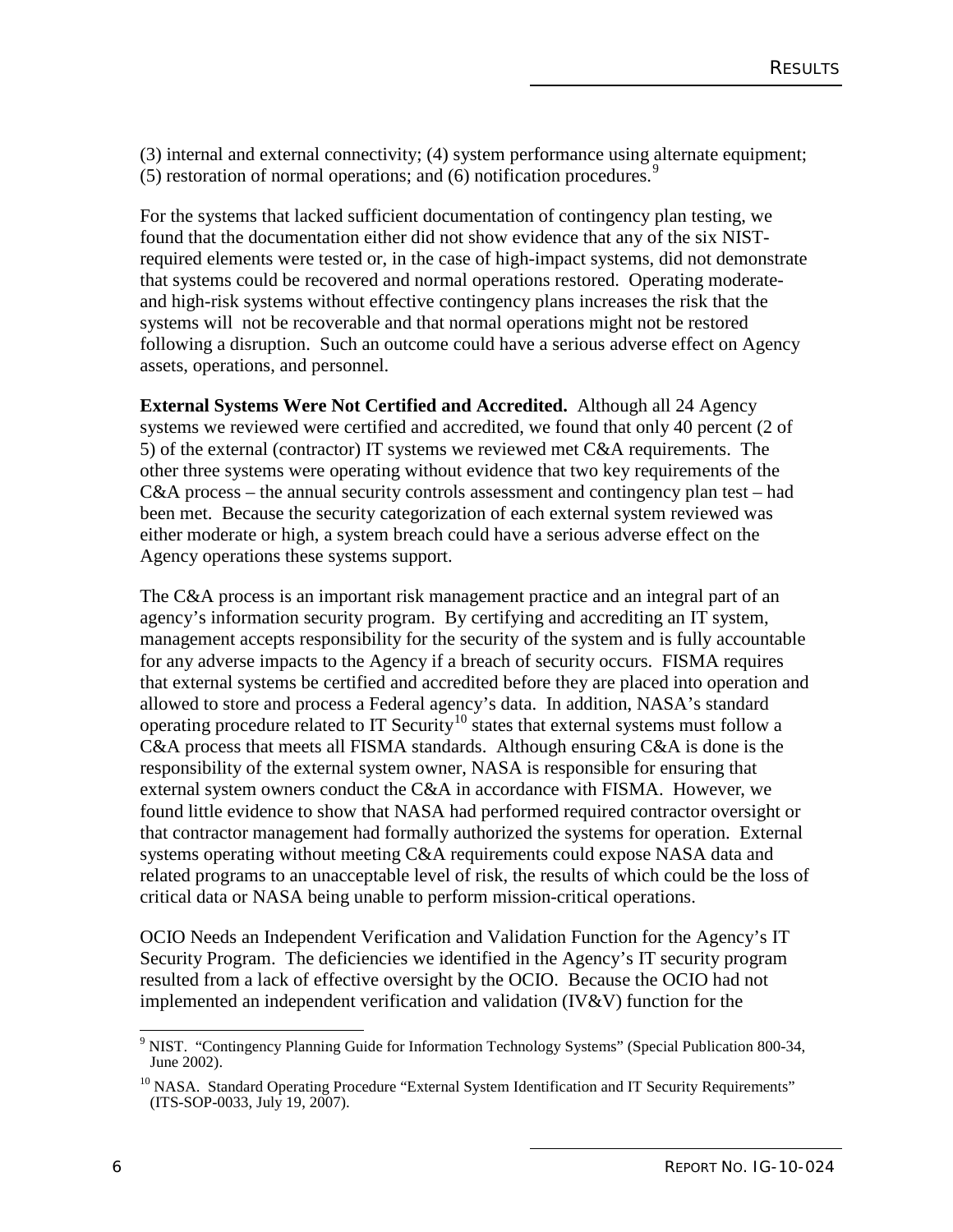Agency's IT security program, it was unaware of the deficiencies we identified and therefore could not ensure that NASA systems and data were adequately secured.

IV&V is a structured, two-step quality control and quality assurance process widely used for improving products and processes in the information technology domain. Verification, the first step, determines whether a product or process meets regulations. Validation, the second step, establishes evidence to provide a high degree of assurance that a product or process meets its intended requirement. In our judgment, establishing an IV&V function could strengthen the Agency's security program by improving internal processes, which could help ensure that Federal and Agency IT security requirements are met. We believe that without this oversight function NASA cannot ensure that: (1) IT security controls adequately safeguard Agency systems and data; (2) systems can be effectively recovered and normal operations restored following a disruption; and (3) risks have been adequately mitigated in external systems that store and process Agency data.

#### **Recommendation, Management's Response, and Evaluation of Management's Response**

**Recommendation 1.** To strengthen NASA's IT security program, we recommended that the NASA Chief Information Officer establish an independent verification and validation function to ensure that all FISMA and Agency IT security performance elements are met and information systems are adequately secured.

**Management's Response.** The CIO concurred with our recommendation and stated that the OCIO will update the Agency approach to IT system security risk management by refining the requirements and capabilities needed for performing independent assessment of IT security controls. NASA will revise its approach to IT system security risk management, including the performance of independent control assessments, by September 30, 2011.

**Evaluation of Management's Response.** We consider the CIO's proposed actions to be responsive to our recommendation. However, her response appears to shift responsibility for verification and validation of the Agency's IT security practices from the OCIO to third parties such as NASA OIG and the Government Accountability Office. While these entities perform an important oversight role, the primary responsibility for establishing effective verification and validation practices for the Agency's IT security program must reside with the OCIO. Nevertheless, we consider the recommendation resolved and will closed it upon verification that the proposed actions have been completed.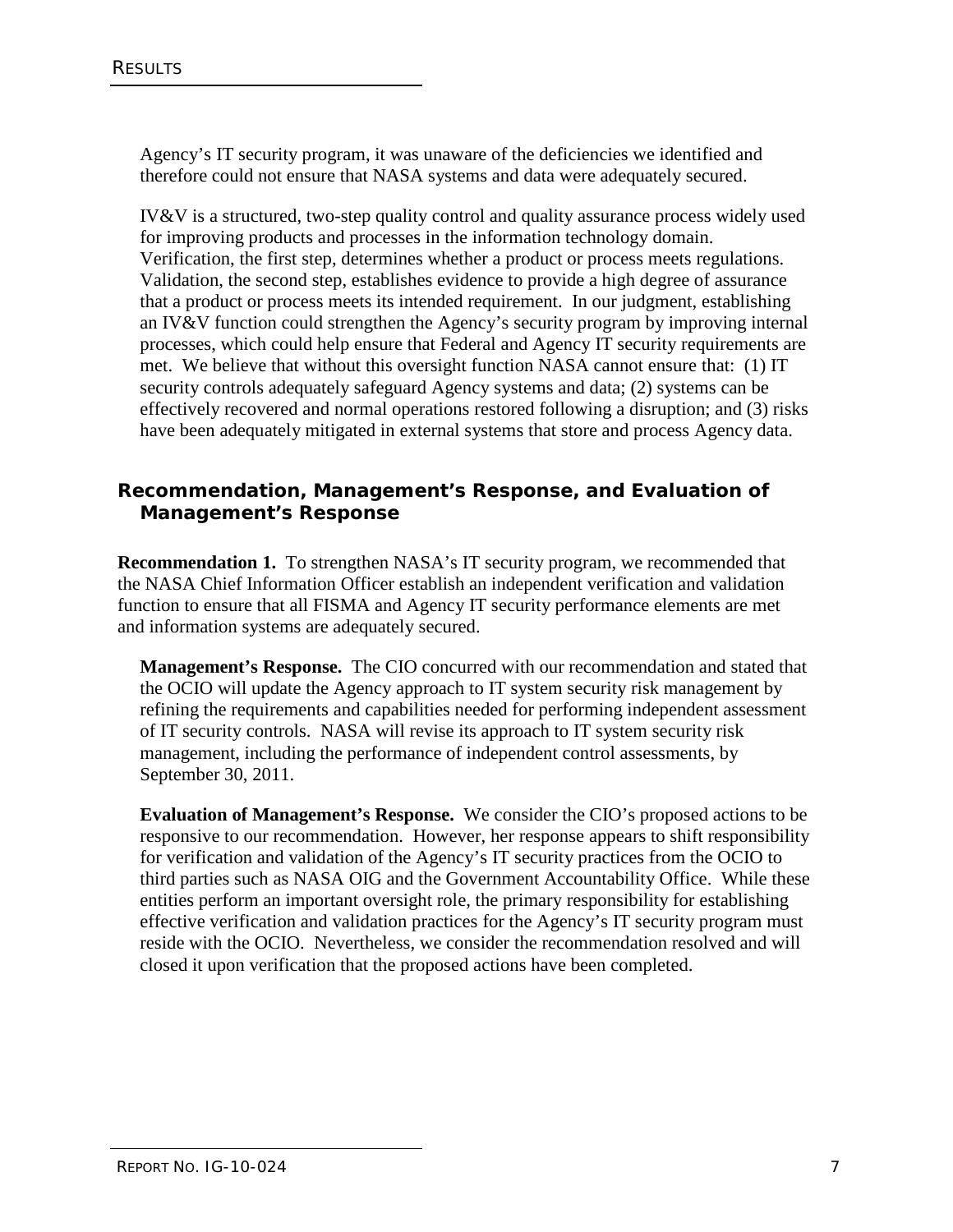#### **AGENCY-WIDE MANAGEMENT OF IT CORRECTIVE ACTION PLANS NEEDS IMPROVEMENT**

Corrective action plans are used to prioritize the mitigation of IT security weaknesses. We found that OCIO had not effectively managed corrective action plans for NASA IT systems because it does not have a formal policy for managing the plans and failed to follow recognized best practices when it acquired an information system that was to enable Agency-wide management of these plans. Although OCIO has spent more than \$3 million since 2005 to implement an Agencywide information system for managing IT security-related information, OCIO continued to administer corrective action plans manually using an unwritten policy that was not consistently followed.

In addition, we found that this information system contained only 2 percent of the corrective action plans related to our sample of 29 systems, indicating substantial underutilization of the system. In our judgment, this underutilization occurred because OCIO did not follow widely recognized best practices when it acquired the system. Specifically, OCIO did not fully document detailed system requirements to support system selection and did not have users validate requirements via acceptance testing. Because the information system contained minimal data and the manual process was not consistently followed OCIO's management of corrective actions plans was ineffective and did not ensure that significant IT security weaknesses were corrected in a timely manner.

Until NASA implements a formal, written policy for managing corrective action plans and follows recognized best practices for acquiring the related IT system, OCIO will not have key IT security information needed to effectively manage NASA's IT security program.

#### **Lack of a Formal Policy Prevented OCIO from Effectively Managing IT Security Corrective Action Plans**

Federal criteria and Agency policy require NASA to have processes in place to develop corrective action plans for all known IT security weaknesses and to report progress on remediation efforts known as the Plan of Action and Milestones (POA&M) process. During this review, we identified several deficiencies with NASA's POA&M process. First, the process did not include all known IT security weaknesses. For example, only 2 percent (7 of 289) of corrective actions related to our sample of 29 systems were recorded in the Agency's official repository for IT security-related information. Second, the Agency managed corrective actions using an informal, unwritten policy that was not consistently followed. Based on these deficiencies, OCIO did not have sufficient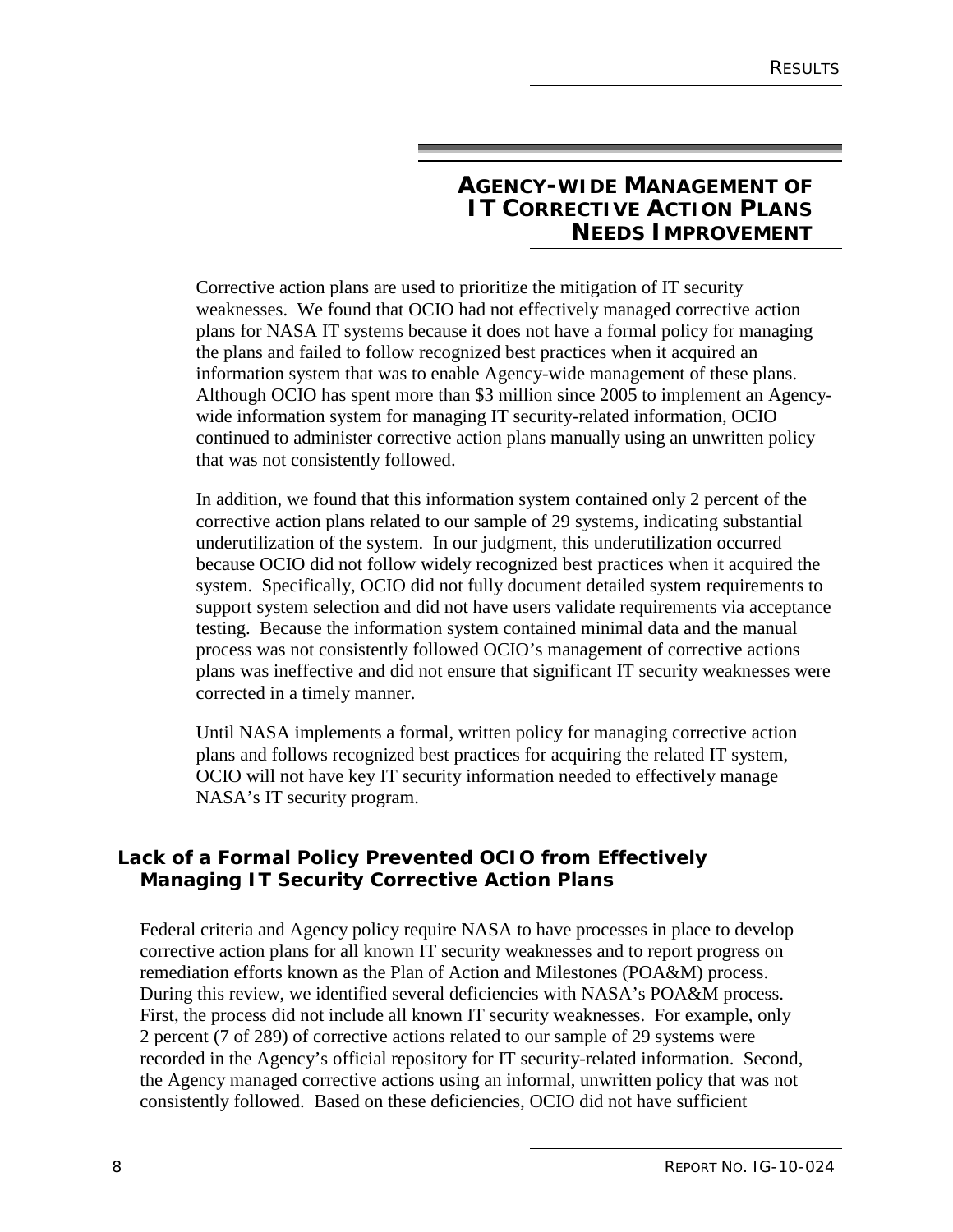information to make informed decisions about prioritizing efforts to correct known IT security weaknesses. As a result, critical Agency IT assets may not be fully or effectively protected.

#### **Deficient Software Acquisition Practices Prevented OCIO from Implementing an Agency-wide IT Security Management System**

In October 2005, OCIO selected the Risk Management System (RMS), a commercial, off-the-shelf software system as the Agency-wide solution for managing IT security related information. In 2007, OCIO required that all IT security-related information, including POA&Ms, be recorded in RMS by July 31, 2008. However, almost two years later RMS remains significantly underutilized and OCIO continues to manage POA&Ms using an inadequate manual process. Specifically, each month Center IT personnel provide Headquarters OCIO staff with an Excel spreadsheet of the Center's POA&M data. Headquarters staff manually aggregate this data to create an Agency-wide report. OCIO is not able to use RMS to create an Agency-wide report because users have not input the underlying data into the system. In our judgment, this occurred because OCIO implemented RMS without following recognized software acquisition best practices. Specifically, OCIO selected RMS without adequately developing system requirements and implemented RMS without adequately evaluating whether the product met the business needs of its intended users.

The "Software Acquisition Capability Model," March 2002, developed by the Software Engineering Institute of Carnegie Mellon University, is a recognized authoritative source of best practices for the software acquisition process. The Model notes that the development of a detailed set of requirements as part of the solicitation package significantly contributes to the success of system acquisition efforts. The Model further states that as the system acquisition effort develops, requirements are identified and refined, and by the time the solicitation package is fully developed, it should contain a significant set of technical and non-technical requirements. However, OCIO prepared the solicitation and selected RMS without fully developing detailed system requirements.

The Software Acquisition Capability Model also recommends use of a structured process to evaluate whether a potential system satisfies end-user needs. User acceptance testing is a system evaluation process whereby the users determine if the system satisfies identified requirements before the system is formally accepted or implemented. However, OCIO did not follow this best practice and implemented RMS without having its users validate that the product met business requirements. As a result, OCIO spent more than \$3 million since October 2005 on a software implementation that failed.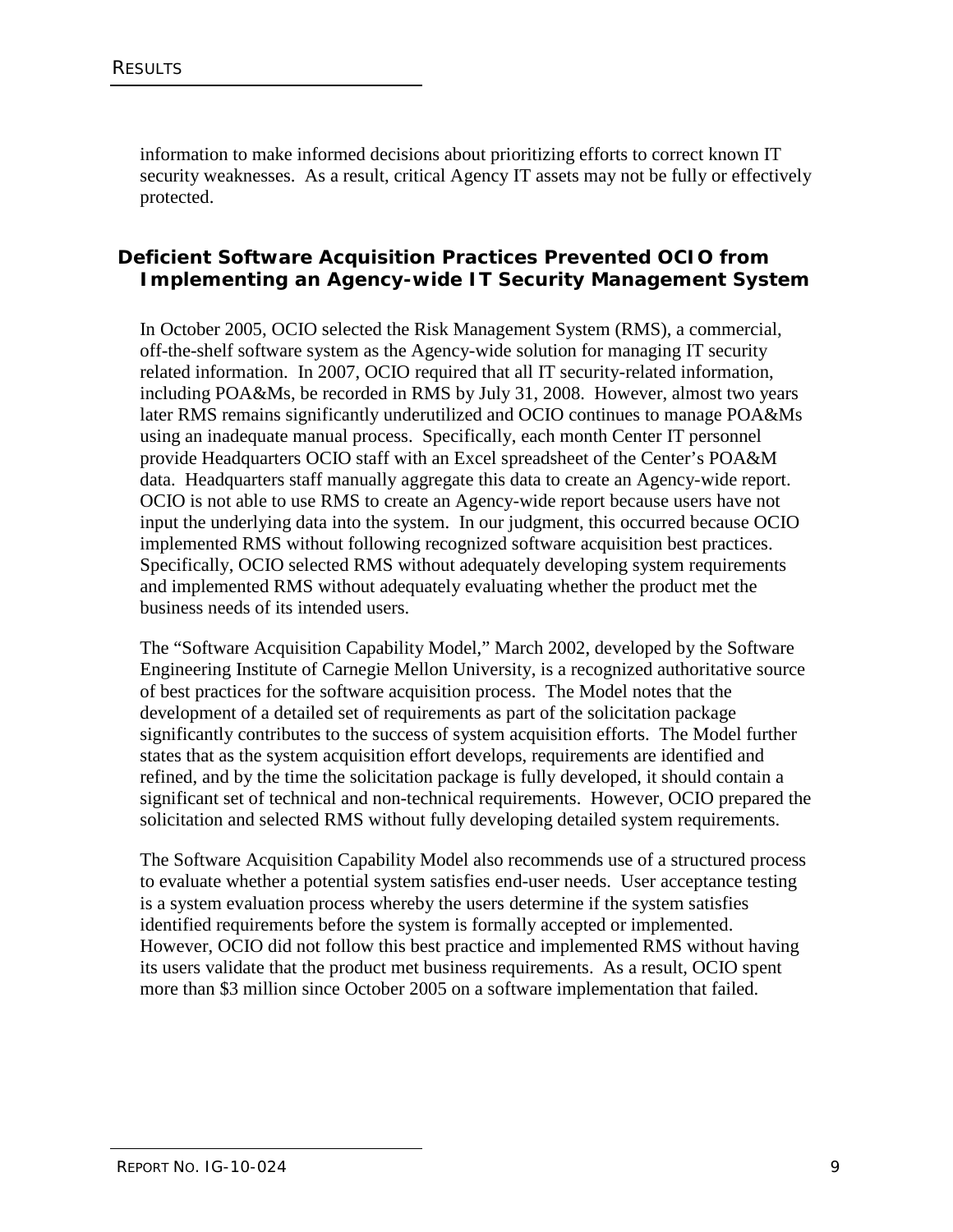#### **Recommendations, Management's Response, and Evaluation of Management's Response**

**Recommendations.** To improve Agency-wide management of IT security corrective action plans and to ensure that funds for the related IT system acquisition efforts are effectively spent, we recommended that the NASA Chief Information Officer:

- 2. develop a written policy for managing corrective action plans to mitigate IT security weaknesses; and
- 3. adopt industry system acquisition best practices, including documenting detailed requirements prior to system selection and conducting user acceptance testing, before implementing a new system.

**Management's Response.** The CIO concurred with our recommendations and will perform the following corrective actions by May 16, 2011:

- 1. include written policy statements, addressing the management of corrective action plans, in NPR 2810.1B; and
- 2. require that detailed requirements are documented prior to selection and acquisition of IT systems as part of NPR 2810.1B. Further, OCIO states that they will follow the NPR 7210.7 policy in its system acquisition efforts, which includes the use of industry best practices including end user testing.

**Evaluation of Management's Response.** We consider the CIO's proposed actions to be responsive to our recommendation. Therefore, the recommendation is resolved and will be closed upon verification that the proposed actions have been completed.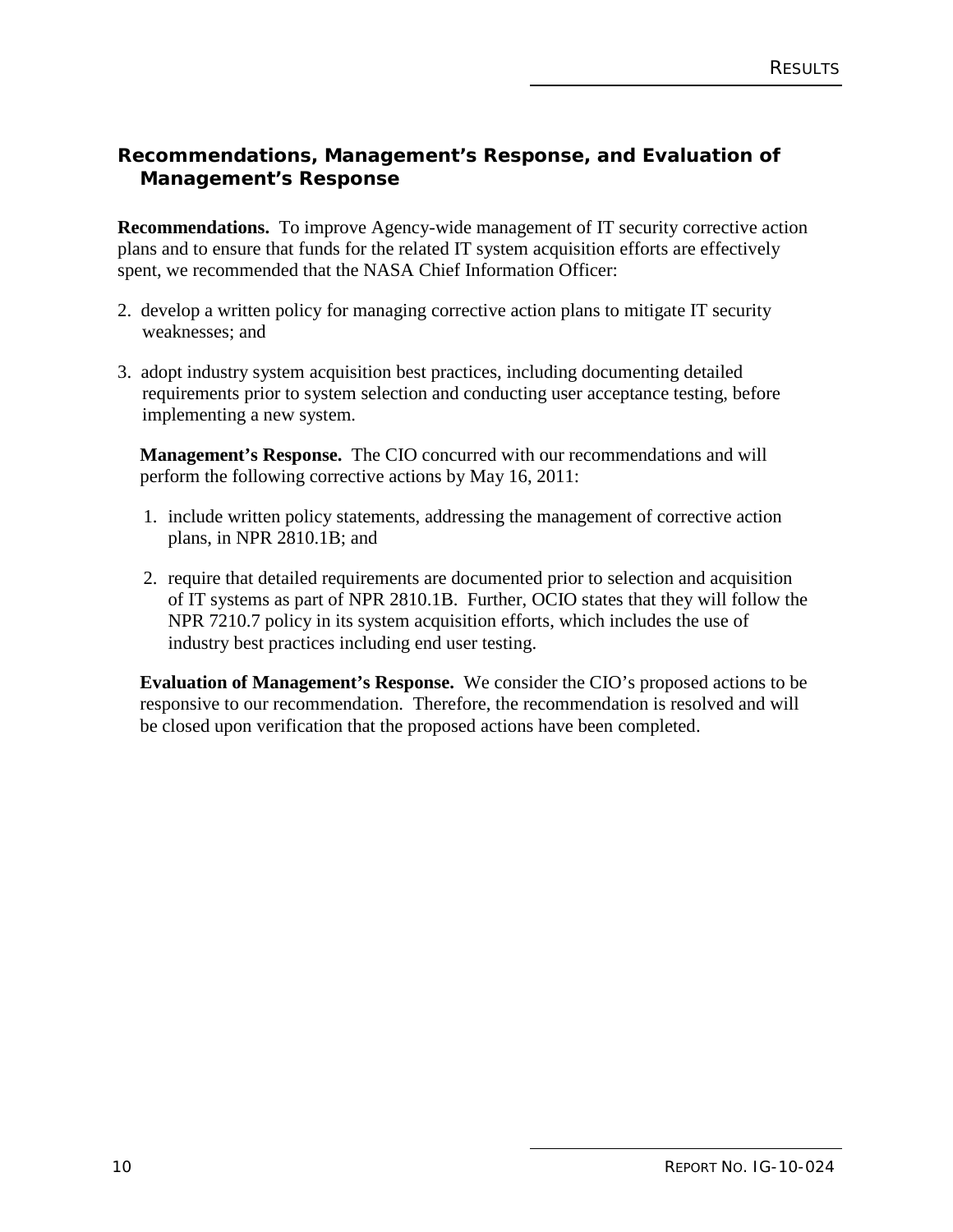## **APPENDIX A**

#### **Scope and Methodology**

We performed our audit from January through October 2009 in accordance with generally accepted government auditing standards. Those standards require that we plan and perform our work to obtain sufficient, appropriate evidence to provide a reasonable basis for our findings and conclusions based on our audit objectives. We believe that the evidence obtained during this audit provides a reasonable basis for our findings and conclusions based on our objectives.

For this report, we evaluated whether NASA complied with FISMA and Agency privacy management requirements. We followed OMB Memorandum M-08-21, "FY 2008 Reporting Instructions for the Federal Information Security Management Act and Agency Privacy Management," July 14, 2008, until OMB released the FY 2009 reporting instructions, OMB Memorandum M-09-29, "FY 2009 Reporting Instructions for the Federal Information Security Management Act and Agency Privacy Management," August 20, 2009.

We did not evaluate whether NASA's national security systems met FISMA and Agency privacy management requirements because a separate OIG audit addressed that issue : "Audit of the Reporting of NASA's National Security Systems" (IG-09-024, August 28, 2009).

The systems we reviewed were selected from an Agency-wide, non-national security system inventory list maintained by the Office of the Chief Information Officer (OCIO). As of November 2008, the inventory list, identified 598 internal systems and 30 external (contractor) systems. Before selecting our sample, we removed from the inventory those systems that were either reviewed in the FY 2008 FISMA audit or are low impact based on the system's security classification.

The result was a population of 338 high- and moderate-impact internal systems and a population of 13 moderate- and high- and moderate- impact external systems. Using the EZ-Quant Statistical Sampling Module to generate random numbers, we selected a representative sample of systems from each population.

For our sample of internal systems, we selected two internal systems from each of NASA's 10 Centers, NASA Headquarters, and NSSC, and one external system from each of the 7 NASA entities listed as having an external system. During fieldwork, we discovered that two of the external systems selected were not in use: one was under development and the other had been disposed of. We removed those two systems from our sample.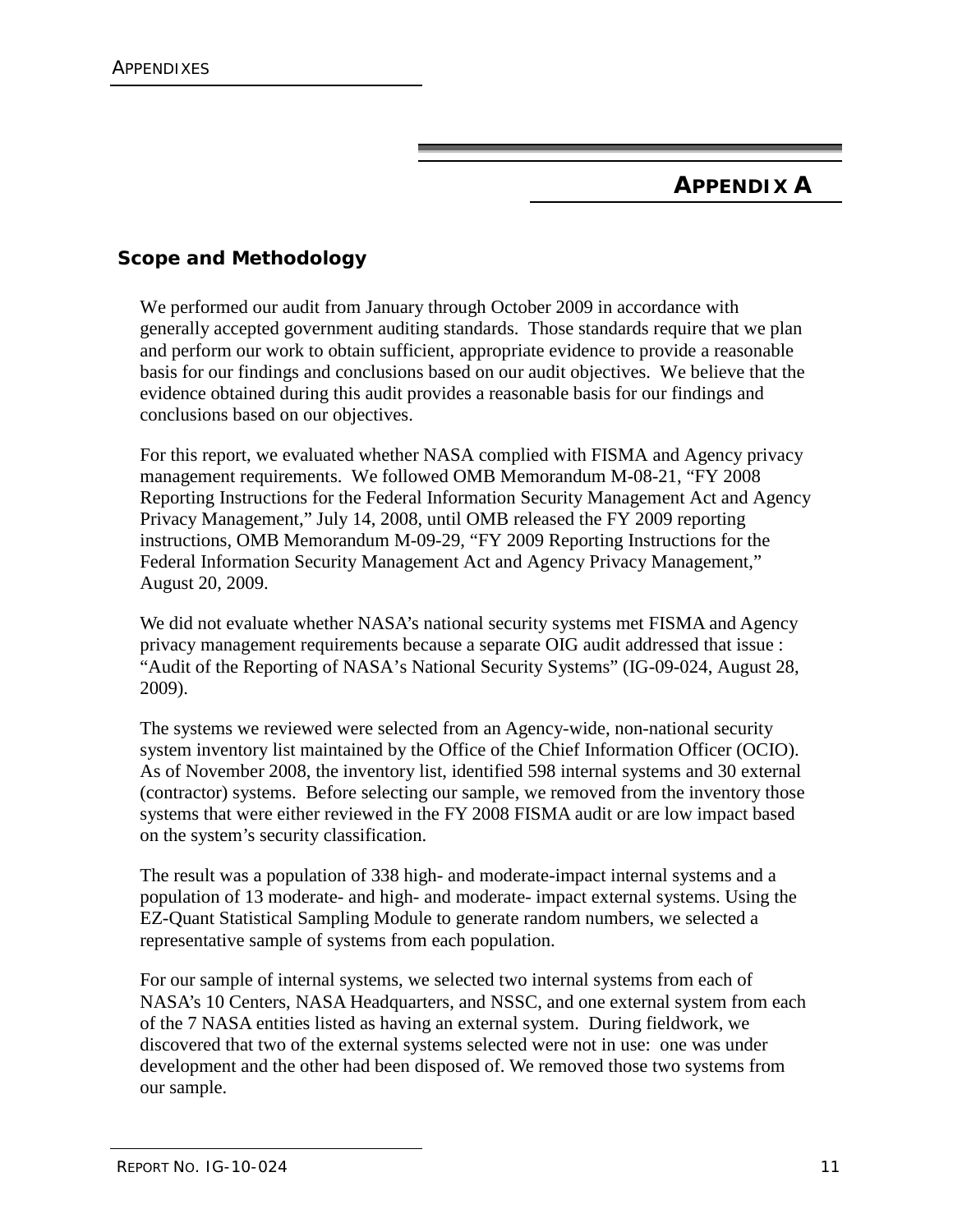In total, we reviewed 29 high- or moderate-impact systems (24 internal and 5 external) for compliance with OMB and National Institute of Standards and Technology (NIST) requirements for the following performance measures:

- a current security certification and accreditation package;
- security controls that had been tested within the past year; and
- a contingency plan that had been tested within the past year.

To determine compliance, we reviewed key documents, including system security plans, risk assessments, security assessment results, plans of action and milestones, accreditation decision letters, tests of security controls, contingency plans, and contingency plan tests. We did not evaluate the technical adequacy of these documents other than to determine whether they generally met OMB and NIST guidelines. We reviewed the following Federal and Agency criteria, policies, and procedures:

- "E-Government Act of 2002," December 17, 2002;
- OMB Circular A-130, Appendix III, "Security of Federal Automated Information Resources," February 8, 1996;
- NIST Special Publication 800-53A, "Guide for Assessing the Security Controls in Federal Information Systems," July 2008;
- NIST Special Publication 800-37, "Guide for the Security Certification and Accreditation of Federal Information Systems," May 2004;
- NIST Special Publication 800-34, "Contingency Planning Guide for Information Technology Systems," June 2002; and
- NASA Procedural Requirements (NPR) 2810.1A, "Security of Information Technology," May 16, 2006.

#### **Computer-Processed Data**

We relied on data from the Risk Management System -- the Agency's central repository for plans of actions and milestones associated with Agency information systems. We did not validate the reliability of the data in the Risk Management System.

#### **Review of Internal Controls**

We reviewed and evaluated internal controls associated with the C&A process. Specifically, we examined Agency oversight of contractors who manage external systems, the POA&M process, security controls testing, and contingency plan testing. We found that oversight for external systems could be improved. In addition, we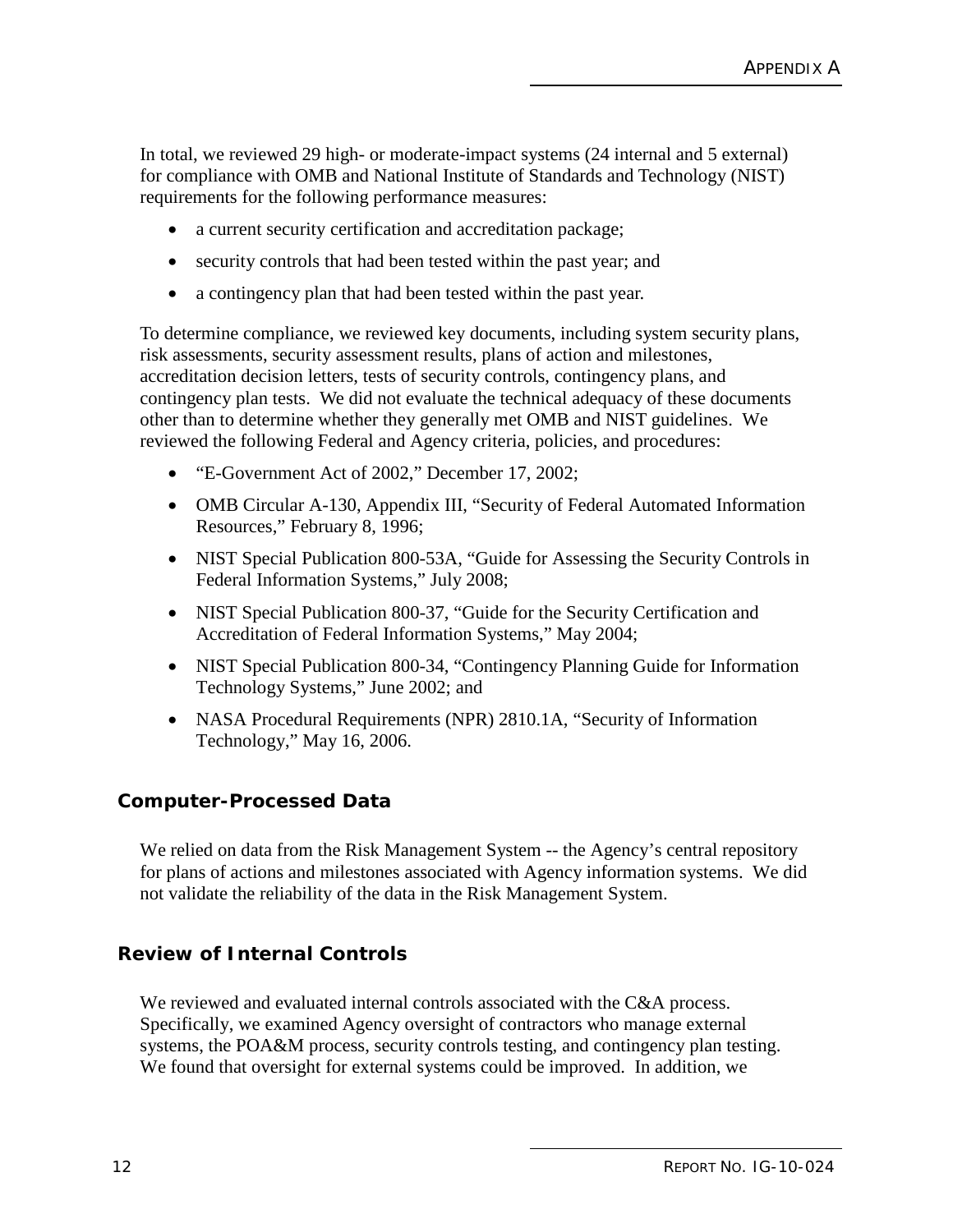identified internal control weaknesses related to the POA&M process, security controls testing, and contingency plan testing.

#### **Prior Coverage**

During the last 5 years, the Government Accountability Office (GAO) and the NASA OIG have issued the following reports related to the subject of this audit. Unrestricted reports can be accessed over the Internet at [http://www.gao.gov](http://www.gao.gov/) (GAO) and <http://oig.nasa.gov/audits/reports/FY10> (NASA OIG).

#### Government Accountability Office

"NASA Needs to Remedy Vulnerabilities in Key Networks" (GAO-10-04, October 15, 2009)

National Aeronautics and Space Administration

"Federal Information Security Management Act: Fiscal Year 2008 Report from the Office of Inspector General" (IG-10-001, November 10, 2009)

"Audit of the Reporting of NASA's National Security Systems" (IG-09-024, August 28, 2009)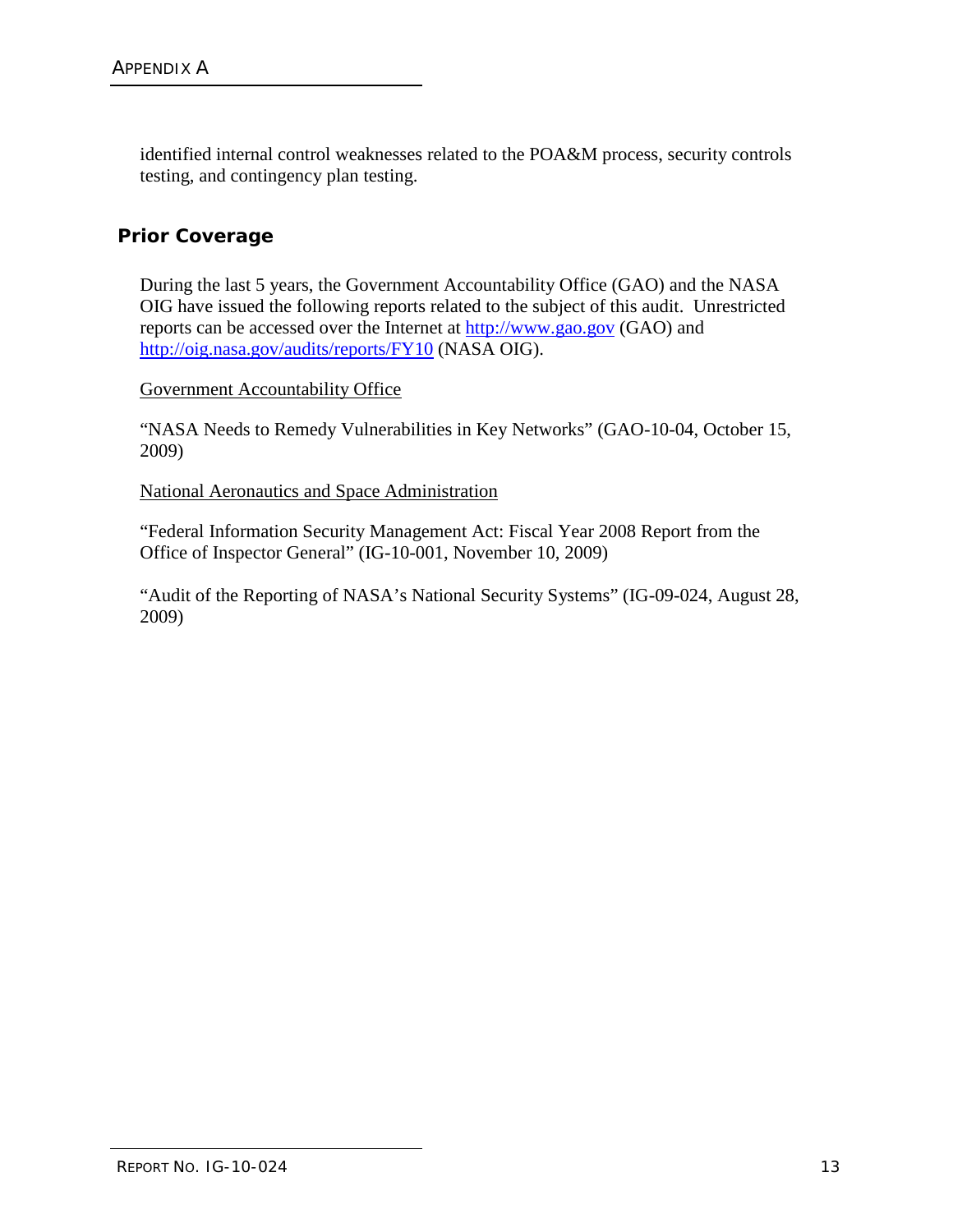## **MANAGEMENT COMMENTS**

|                   | National Aeronautics and<br>Space Administration<br>Headquarters<br>Washington, DC 20546-0001                                                                                                                                                                                                                                                                                                                                                                                                                                                                                                                                                                                                                                                                                                                                                                                                                                                                                                                                                                                                          |
|-------------------|--------------------------------------------------------------------------------------------------------------------------------------------------------------------------------------------------------------------------------------------------------------------------------------------------------------------------------------------------------------------------------------------------------------------------------------------------------------------------------------------------------------------------------------------------------------------------------------------------------------------------------------------------------------------------------------------------------------------------------------------------------------------------------------------------------------------------------------------------------------------------------------------------------------------------------------------------------------------------------------------------------------------------------------------------------------------------------------------------------|
|                   | $SEP - 92010$                                                                                                                                                                                                                                                                                                                                                                                                                                                                                                                                                                                                                                                                                                                                                                                                                                                                                                                                                                                                                                                                                          |
| Fieply to Attn of | Office of the Chief Information Officer                                                                                                                                                                                                                                                                                                                                                                                                                                                                                                                                                                                                                                                                                                                                                                                                                                                                                                                                                                                                                                                                |
|                   | TO:<br>Assistant Inspector General for Audits                                                                                                                                                                                                                                                                                                                                                                                                                                                                                                                                                                                                                                                                                                                                                                                                                                                                                                                                                                                                                                                          |
|                   | FROM:<br>Chief Information Officer                                                                                                                                                                                                                                                                                                                                                                                                                                                                                                                                                                                                                                                                                                                                                                                                                                                                                                                                                                                                                                                                     |
|                   | SUBJECT:<br>Draft Audit Report, "Review of NASA's Management and Oversight of Its<br>Information Technology Security Program" (Assignment No. A-09-004-03)                                                                                                                                                                                                                                                                                                                                                                                                                                                                                                                                                                                                                                                                                                                                                                                                                                                                                                                                             |
|                   | The Office of the Chief Information Officer (OCIO) appreciates the Office of Inspector<br>General's (OIG) review of information technology (IT) security controls and contingency plan<br>testing requirements to ensure that external IT systems were certified and accredited and<br>implemented and whether NASA implemented an effective Agency-wide process for<br>managing IT corrective actions to mitigate known IT security weaknesses. Below are the<br>OCIO responses to the recommendations made by the OIG:                                                                                                                                                                                                                                                                                                                                                                                                                                                                                                                                                                               |
|                   | <b>Recommendation 1.</b> To strengthen NASA's IT security program, we recommend the NASA<br>Chief Information Officer establish an independent verification and validation function to<br>ensure that all FISMA and Agency IT security performance elements are met and information<br>systems are adequately secured.                                                                                                                                                                                                                                                                                                                                                                                                                                                                                                                                                                                                                                                                                                                                                                                 |
|                   | NASA Management Response: Concur. NASA agrees that an independent verification and<br>validation function is important in ensuring that FISMA and Agency IT security requirements<br>are met. Several OCIO activities contribute to performing this function including internal and<br>external penetration testing, continuous monitoring and reporting of selected security controls<br>using Agency-managed automated tools, and oversight of Center and Program IT security<br>activities by IT Security Managers (ITSM) and security control assessors (formerly CAOs).<br>In addition, the OCIO relies on the OIG and the Government Accountability Office (GAO)<br>reviews to round out the independent verification and validation of NASA IT security<br>activities. As part of updating the Agency approach to IT system security risk management,<br>the OCIO is refining the requirements and capabilities needed for performing independent<br>assessments of IT system security controls. This approach will further strengthen the<br>independent verification and validation function. |
|                   | Management Corrective Action Dates: NASA's approach to IT system security risk<br>management, including performance of independent assessments, will be updated by<br>September 30, 2011.                                                                                                                                                                                                                                                                                                                                                                                                                                                                                                                                                                                                                                                                                                                                                                                                                                                                                                              |
|                   | 1                                                                                                                                                                                                                                                                                                                                                                                                                                                                                                                                                                                                                                                                                                                                                                                                                                                                                                                                                                                                                                                                                                      |
|                   |                                                                                                                                                                                                                                                                                                                                                                                                                                                                                                                                                                                                                                                                                                                                                                                                                                                                                                                                                                                                                                                                                                        |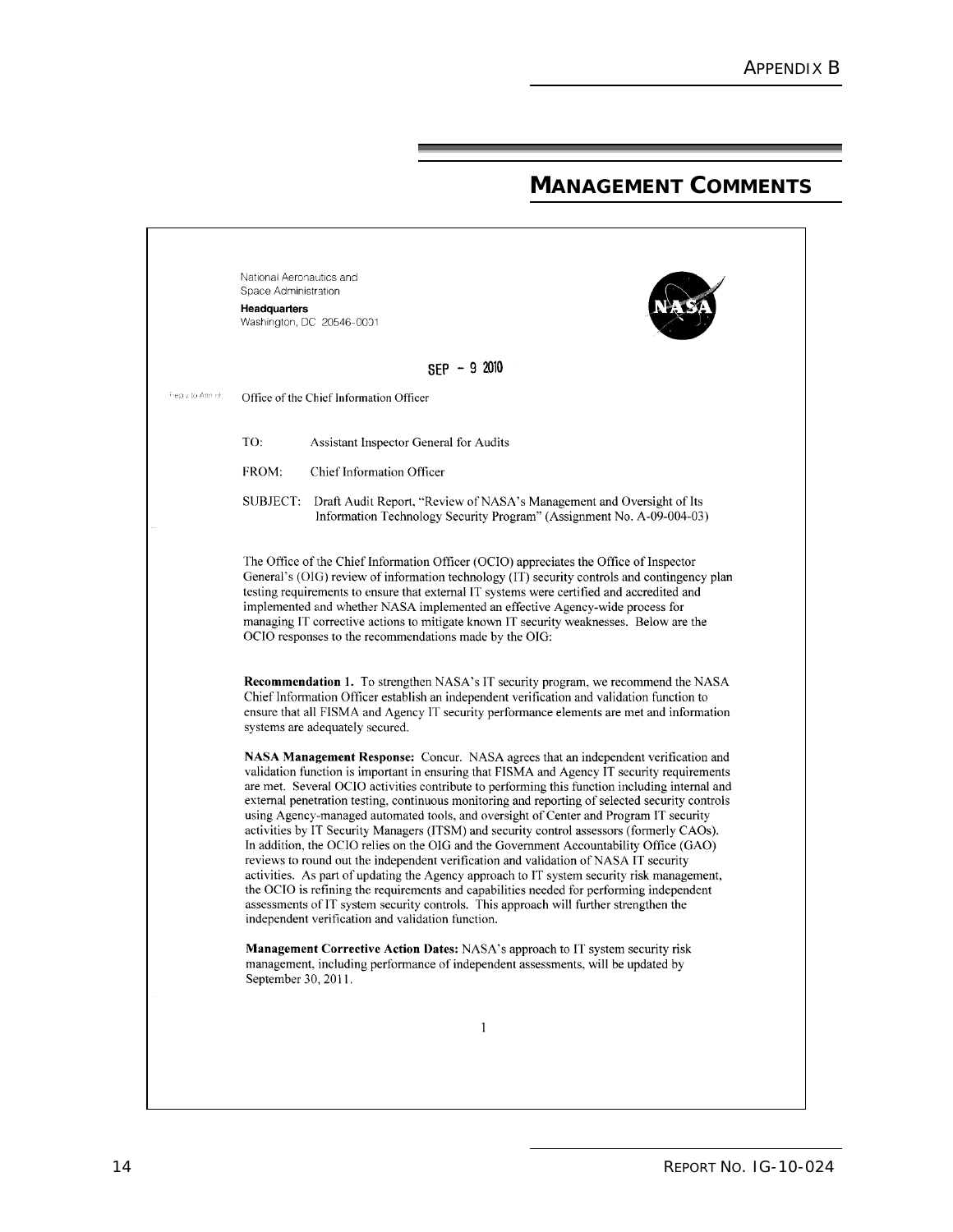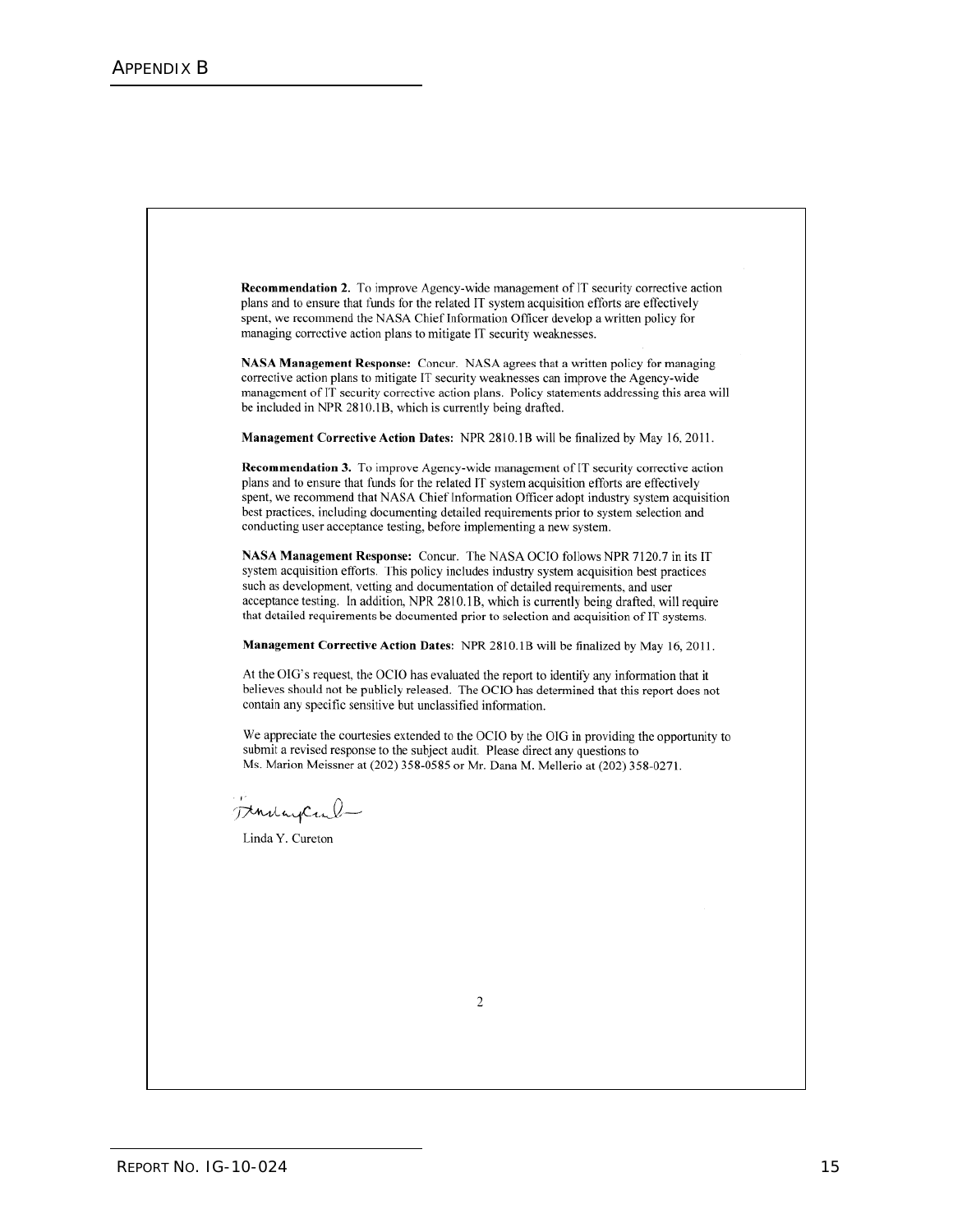### **REPORT DISTRIBUTION**

#### <span id="page-23-0"></span>**National Aeronautics and Space Administration**

Administrator Deputy Administrator Chief Information Officer Associate Administrator, Space Operations Mission Directorate Director, Goddard Space Flight Center Director, Marshall Space Flight Center

#### **Non-NASA Organizations and Individuals**

Office of Management and Budget Deputy Associate Director, Energy and Science Division Branch Chief, Science and Space Programs Branch Government Accountability Office Director, NASA Financial Management, Office of Financial Management and Assurance Director, NASA Issues, Office of Acquisition and Sourcing Management

#### **Congressional Committees and Subcommittees, Chairman and Ranking Member**

Senate Committee on Appropriations Subcommittee on Commerce, Justice, Science, and Related Agencies Senate Committee on Commerce, Science, and Transportation Subcommittee on Science and Space Senate Committee on Homeland Security and Governmental Affairs House Committee on Appropriations Subcommittee on Commerce, Justice, Science, and Related Agencies House Committee on Oversight and Government Reform Subcommittee on Government Management, Organization, and Procurement House Committee on Science and Technology Subcommittee on Investigations and Oversight Subcommittee on Space and Aeronautics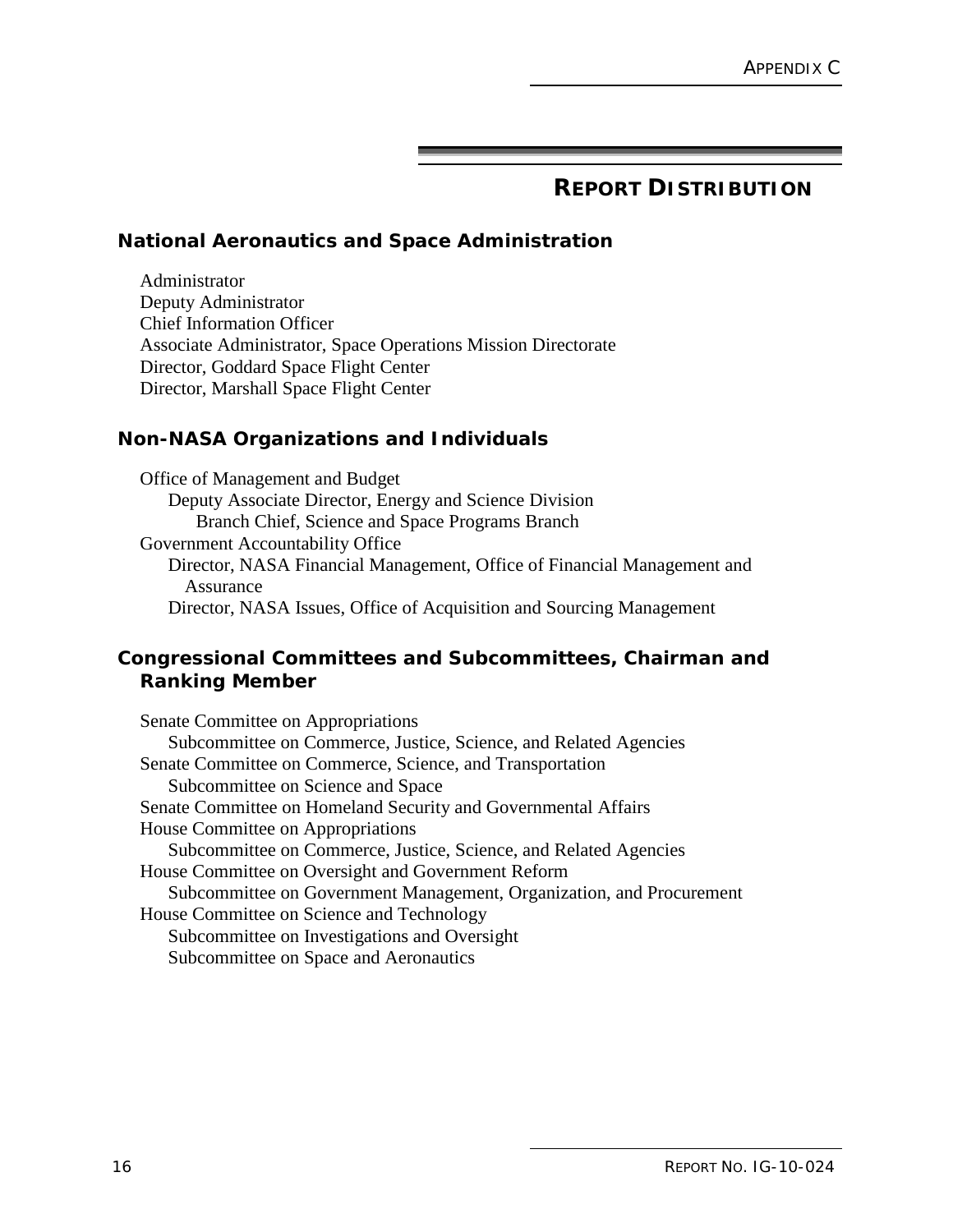Major Contributors to the Report: Wen Song, Director, Information Technology Directorate Jefferson Gilkeson, Project Manager Richard Curtis, Audit Team Lead Howard Kwok, Senior Auditor Eric Jeanmaire, Auditor